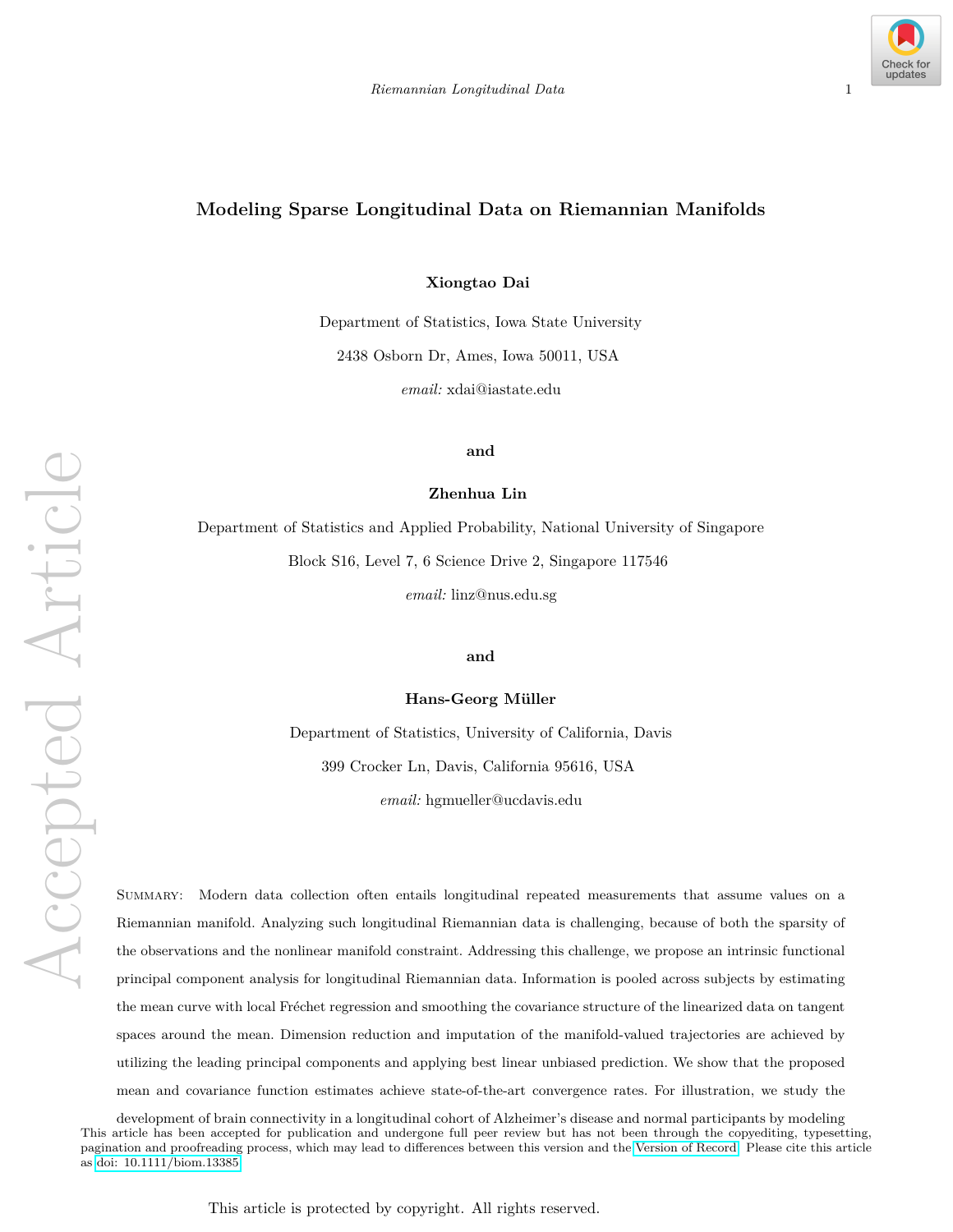#### 000 0000

the connectivity on the manifold of symmetric positive definite matrices with the affine-invariant metric. In a second illustration for irregularly recorded longitudinal emotion compositional data for unemployed workers, we show that the proposed method leads to nicely interpretable eigenfunctions and principal component scores. Data used in preparation of this article were obtained from the Alzheimer's Disease Neuroimaging Initiative (ADNI) database. KEY WORDS: Alzheimer's disease; Functional data analysis; Longitudinal compositional data; Neuroimaging studies; Principal component analysis; Sampling schemes; Symmetric positive definite matrices.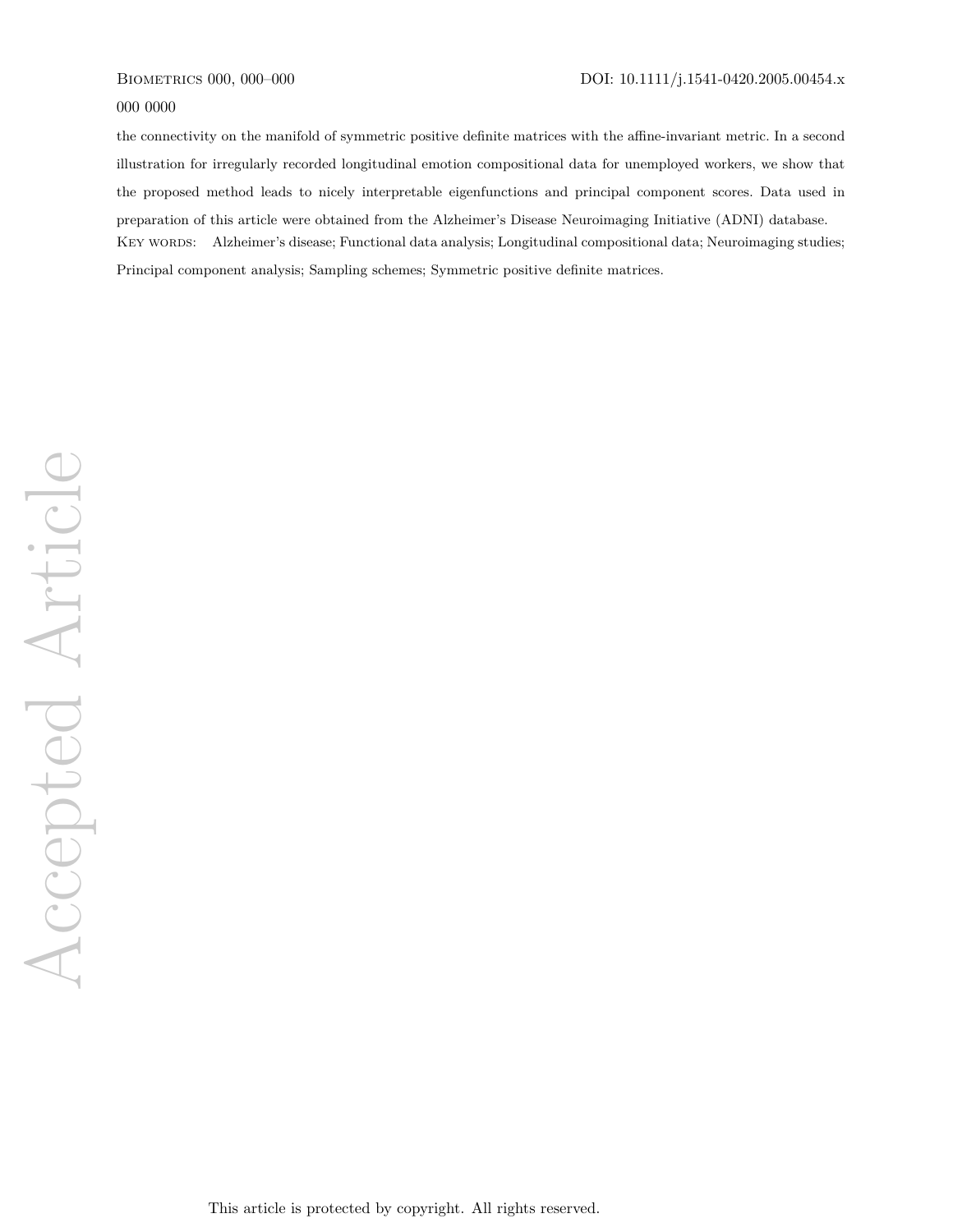#### **1. Introduction**

Functional data that assume values in an Euclidean space are typically considered as random elements of a Hilbert space (Horvath and Kokoszka, 2012; Hsing and Eubank, 2015; Wang et al., 2016). Specifically applicable in such linear spaces with their flat Euclidean geometry are key techniques such as functional principal component analysis (Chen and Lei, 2015) and functional regression (Kong et al., 2016). However, only recently has the analysis of nonlinear functional data been considered. In one strand of previous work the entire functional trajectory is assumed to reside in a nonlinear manifold (Chen and M¨uller, 2012), while in the other, the response values of the functional or longitudinal data reside in a manifold (Yuan et al., 2012; Lin et al., 2017). The latter setting where data objects are sparsely or densely observed random Riemannian manifold-valued functions is increasingly encountered in practice. Examples where such data are encountered include neuroimaging (Cornea et al., 2017) and human kinetics studies (Telschow et al., 2019).

Our work is motivated by data from the Alzheimer's Disease Neuroimaging Initiative (ADNI), where one aims to characterize and assess the progression of Alzheimer's disease through collecting longitudinal neuroimaging measures, such as functional magnetic resonance imaging (fMRI) scans. Functional connectivity obtained from resting-state fMRI (rs-fMRI) is known to be altered for Alzheimer's patients (Badhwar et al., 2017) and can be represented by the correlation matrix of brain region activation, which we model on the constrained manifold of symmetric positive definite matrices. In spite of the relevance for many applied studies of functional connectivity (Ginestet et al., 2017), there is no firm statistical foundation to date for the study of the time-dynamics of data such as longitudinally observed correlation matrices. A second motivating example concerns longitudinal mood assessment of unemployed workers, where in each longitudinal survey the participants reported the fraction of time during which they experienced four different moods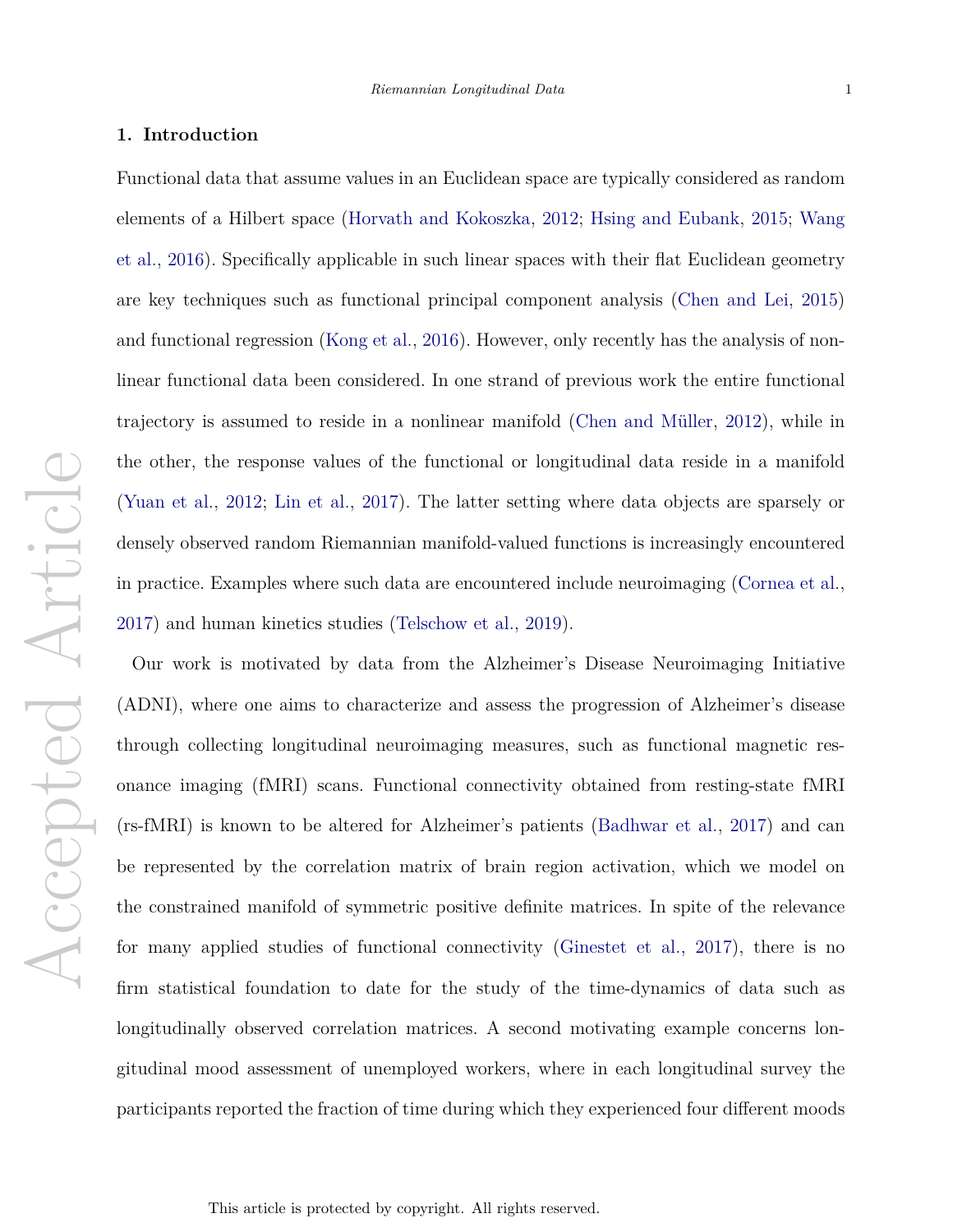ranging from bad, low, mild, to good. Such longitudinal compositional data consisting of repeated longitudinal observations of compositions that add up to one are encountered in many important applications, e.g. repeated voting, consumer preference tracing, soil or air composition over time, and microbiome dynamics.

It has been assumed in virtually all previous studies of manifold-valued functional data (e.g. Anirudh et al., 2017; Dai and Müller, 2018; Lin and Yao, 2019) that we are aware of that the recorded data consist of densely or continuously observed functions. A typical example for this are time-varying network data where networks with a fixed number of nodes can be characterized by their graph Laplacians, which are symmetric positive definite matrices, and with this representation networks can be viewed as time-varying metric space-valued objects, a connection that has been made in Dubey and M¨uller (2020). This connection implies that the manifold methodology of Dai and Müller  $(2018)$ ; Lin and Yao  $(2019)$  is directly applicable for fully observed network trajectories. The RPACE approach introduced here then provides a tool to extend these previous results to longitudinal networks, which are irregularly and sparsely observed in time. In general, for most longitudinal biomedical and social studies data are not continuously observed in time, and more often than not the time points at which measurements are available are irregular and sparse. Nevertheless, one still may assume that the data for each subject result from the realization of an underlying unobserved continuous-time stochastic process that takes values on a Riemannian manifold.

The current lack of suitable methodology for longitudinal manifold-valued data thus provides strong motivation for the development of suitable methods, including a version of principal component analysis, for sparsely observed and potentially noise-contaminated Riemannian longitudinal data. The principal components can subsequently be used to obtain best fits for subject-specific trajectories. Methodology and theory development that is necessary to achieve this goal is challenging, due to the combination of irregularity and scarcity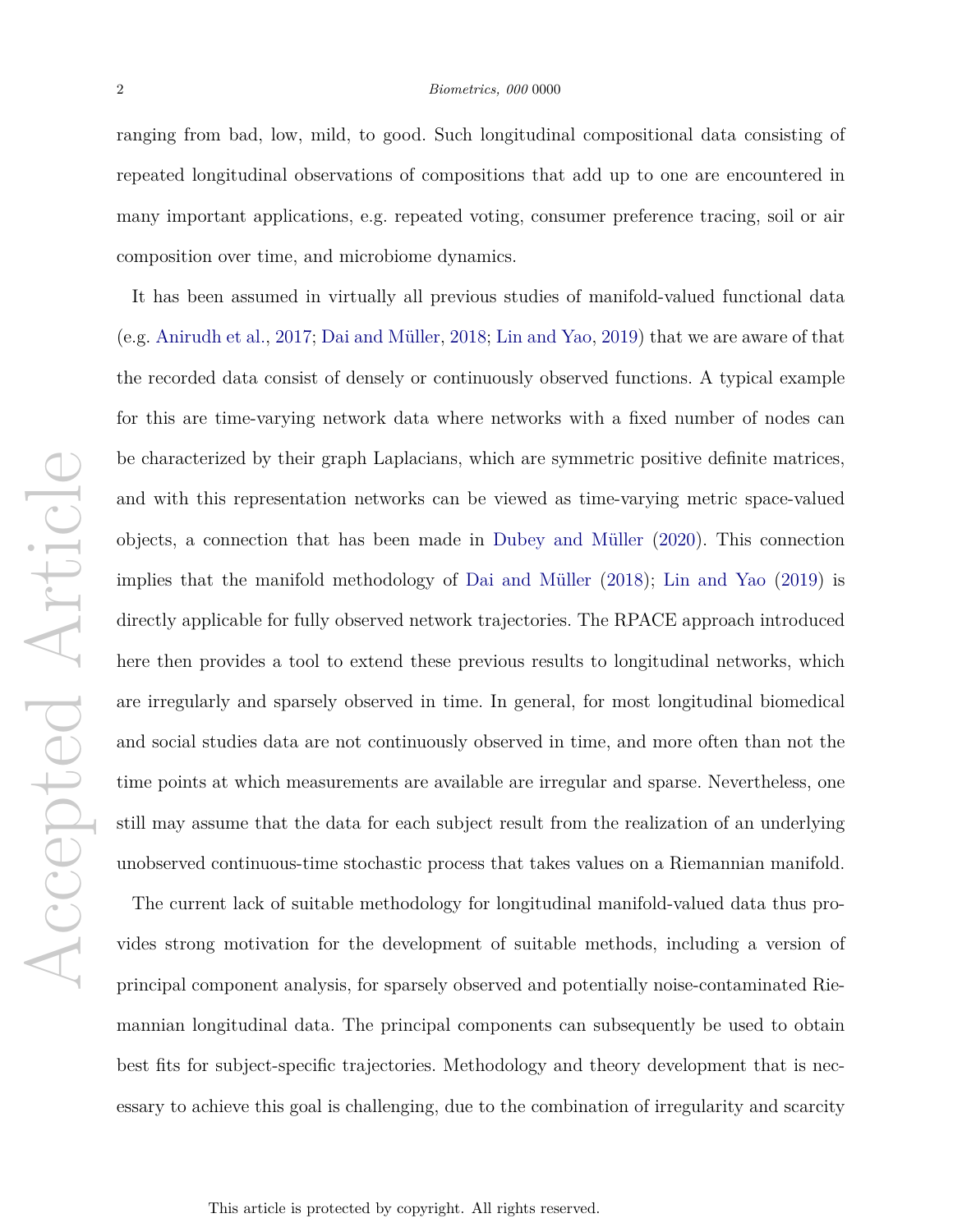of the repeated measurements that are available per subject on one hand and the inherent nonlinearity of manifold-valued data on the other. Specifically, this development is a highly nontrivial extension of the methodology that is available for longitudinal Euclidean functional data (Yao et al., 2005; Li and Hsing, 2010; Zhang and Wang, 2016).

Functional principal component analysis has emerged as an important tool for analysing infinite-dimensional functional data. For densely observed manifold-valued functional data, Dai and Müller (2018) studied an intrinsic Riemannian functional principal component analysis that utilizes the Fréchet mean curve defined at each observation time and Riemannian logarithm maps, mapping the observed manifolds at each fixed time to a tangent plane centred around the Fréchet mean of the observed manifolds at that time, and demonstrated its advantages over extrinsic approaches that ignore the manifold structure. While this approach utilized the ambient space in which the manifold is embedded, Lin and Yao (2019) subsequently extended the theory and developed a fully intrinsic approach. In such intrinsic approaches, Fréchet means (Fréchet, 1948) are used to extend the classical Euclidean mean to data on Riemannian manifolds (Patrangenaru et al., 2018).

For sparsely observed manifold-valued longitudinal data, the Riemannian functional principal components approach (Dai and M¨uller, 2018) that was specifically designed for dense observations is inapplicable. In this work, we instead propose a Riemannian version of the PACE approach (Yao et al., 2005), which aims to pool observations and borrow information across all subjects. For this, we obtain the Fréchet mean curve for longitudinal Riemannian data under a local Fréchet regression framework (Petersen and Müller, 2019), extending both the local linear smoothing paradigm for Euclidean data (Fan and Gijbels, 1996) and for independent Riemannian data (Yuan et al., 2012).

The main innovation and contributions of this paper are as follows: First, we develop a functional principal component analysis for sparsely observed Riemannian longitudinal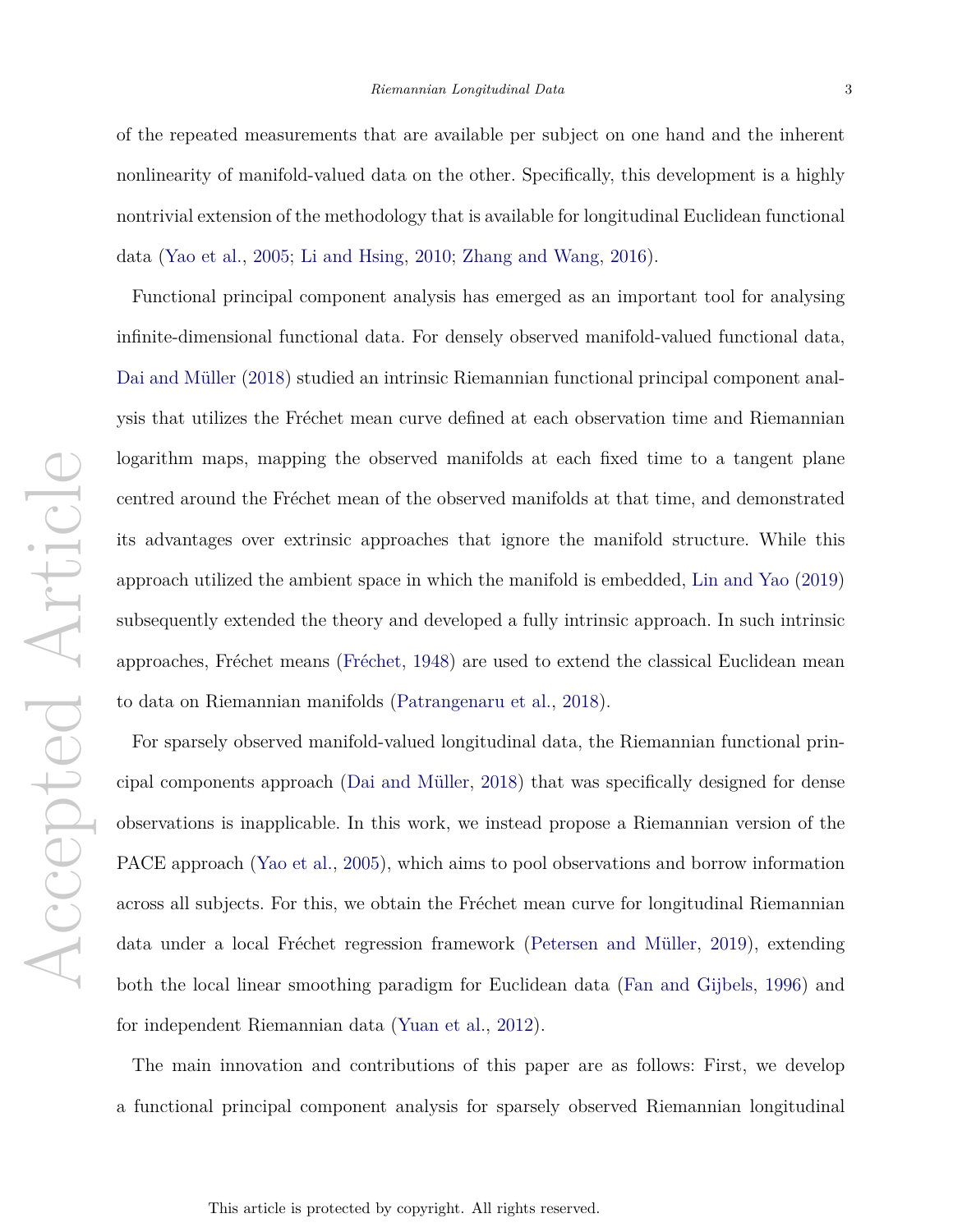data. The proposed methods can also handle densely observed Riemannian functional data contaminated with measurement errors, which existing methodology cannot. Second, a local polynomial estimate for the mean function Riemannian longitudinal data is proposed, based on pooling the data across subjects and taking into account the dependency of the repeated measurements within subjects. Third, uniform rates of convergence are derived for the mean and covariance functions for sparse and dense Riemannian functional data under a unified framework, extending previous results for the Euclidean case (Li and Hsing, 2010; Zhang and Wang, 2016) by adopting an *M*-estimation framework. Fourth, we demonstrate the utility of our methods for longitudinal neuroimaging and social sciences data, as well as in simulation results that are included in the Supporting Information. Finally, an R implementation RFPCA is available on GitHub.

## **2. Methodology**

#### 2.1 *Preliminaries for Manifolds*

Let M be a *d*-dimensional smooth, connected, and geodesically complete Riemannian manifold isometrically embedded in an ambient space  $\mathbb{R}^D$ , where positive integers  $d \leqslant D$  are the intrinsic and ambient dimensions, respectively. The tangent space  $T_p\mathcal{M}$  at  $p \in \mathcal{M}$  is a *d*dimensional vector space consisting of all velocity vectors  $\alpha'(0)$  where  $\alpha: (-\epsilon, \epsilon) \to \mathcal{M} \subset \mathbb{R}^D$ is a differentiable curve with  $\alpha(0) = p$  defined in a vicinity of 0. The tangent space is endowed with the Riemannian metric  $\langle \cdot, \cdot \rangle_p$  induced from the inner product in the ambient Euclidean space, defined by  $\langle u, v \rangle_p = \langle u, v \rangle$  for  $u, v \in T_pM$ . The geodesic distance  $d_M(p, q)$ between  $p, q \in \mathcal{M}$  is the infimum of the length over all piecewise differentiable curves on  $\mathcal{M}$ joining *p* and *q*. A geodesic  $\gamma : [a, b] \to \mathbb{R}$  is a constant-speed curve on the manifold that is characterized by having a vanishing projection of  $\gamma''(t)$  onto  $T_{\gamma(t)}$ , for  $t \in [a, b]$ .

The Riemannian exponential map  $Exp_p$ :  $T_p\mathcal{M} \to \mathcal{M}$  is defined as  $Exp_pv = \gamma_v(1)$ , where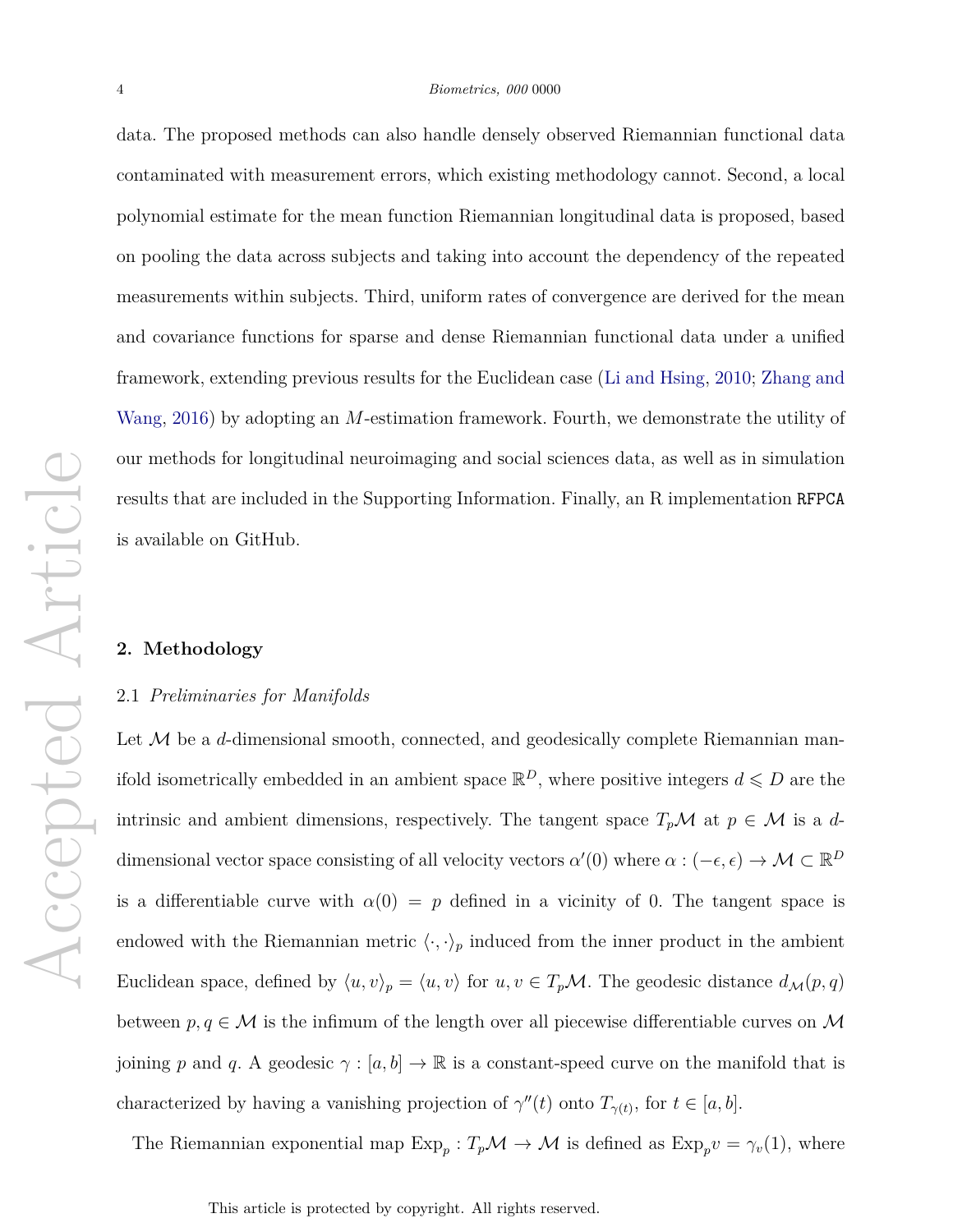$\gamma_v : [0,1] \to \mathcal{M}$  is a geodesic with initial velocity  $\gamma'_v(0) = v$ , and the Riemannian logarithm map  $\text{Log}_p$  is the inverse of  $\text{Exp}_p$ , assuming it is well-defined; see the left panel of Figure 1. We view  $\mathcal M$  as a smooth submanifold of the ambient Euclidean space  $\mathbb R^D$ . Since an isometric embedding always exists for a suitable *D* due to the Nash embedding theorem (Nash, 1956), one does not need to specify an ambient space (Lee, 1997).

# 2.2 *Statistical Model*

We define M-valued Riemannian random processes *X*(*t*) as a *D*-dimensional vector-valued random process indexed by a compact interval  $\mathcal{T} \subset \mathbb{R}$  such that  $X(t) \in \mathcal{M}$ , and assume that the process X is of second-order, i.e., for every  $t \in \mathcal{T}$ , there exists  $p \in \mathcal{M}$  such that the Fréchet functional  $M(p, t) := E[d_{\mathcal{M}}^2(p, X(t))]$  is finite, where  $d_{\mathcal{M}}$  is the above defined geodesic distance. Defining the Fréchet mean function  $\mu : \mathcal{T} \to \mathcal{M}$  as

$$
\mu(t) = \underset{p \in \mathcal{M}}{\arg \min} \, M(p, t), \quad M(p, t) = E[d_{\mathcal{M}}^2(p, X(t))], \quad t \in \mathcal{T}, \tag{1}
$$

the following assumption is required to ensure the existence and uniqueness of the Fréchet mean curve.

 $(X0)$  *X* is of second-order, and the Fréchet mean curve  $\mu(t)$  exists and is unique.

Assumption (X0) holds for example if the range of the process *X* is contained in a geodesic ball of sufficient small radius (Afsari, 2011). Since it is assumed that  $M$  is geodesically complete, by the Hopf–Rinow theorem, its exponential map  $Exp_p$  at each  $p$  is defined on the entire tangent space  $T_p \mathcal{M}$  at  $p \in \mathcal{M}$ . We define the domain  $\mathscr{D}_p$  to be the interior of the collection of tangent vectors  $v \in T_p \mathcal{M}$  such that if  $\gamma(t) = \text{Exp}_p tv$  is a geodesic emanating from *p* with the direction *v*, then  $\gamma([0,1])$  is a minimizing geodesic. On the domain  $\mathscr{D}_p$  the map  $Exp_p$  is injective with image  $Im(Exp_p)$ . The Riemannian logarithm map at  $p$ , denoted by  $\text{Log}_p$ , is the inverse of  $\text{Exp}_p$ , restricted to  $\text{Im}(\text{Exp}_p)$ ; if  $q = \text{Exp}_p v$  for some  $v \in \mathscr{D}_p$ , then  $\text{Log}_p q = v$ . The logarithm map  $\text{Log}_p$  effectively provides a local linear approximation of a neighborhood of  $p \in \mathcal{M}$ , mapping on the tangent  $T_p\mathcal{M}$ .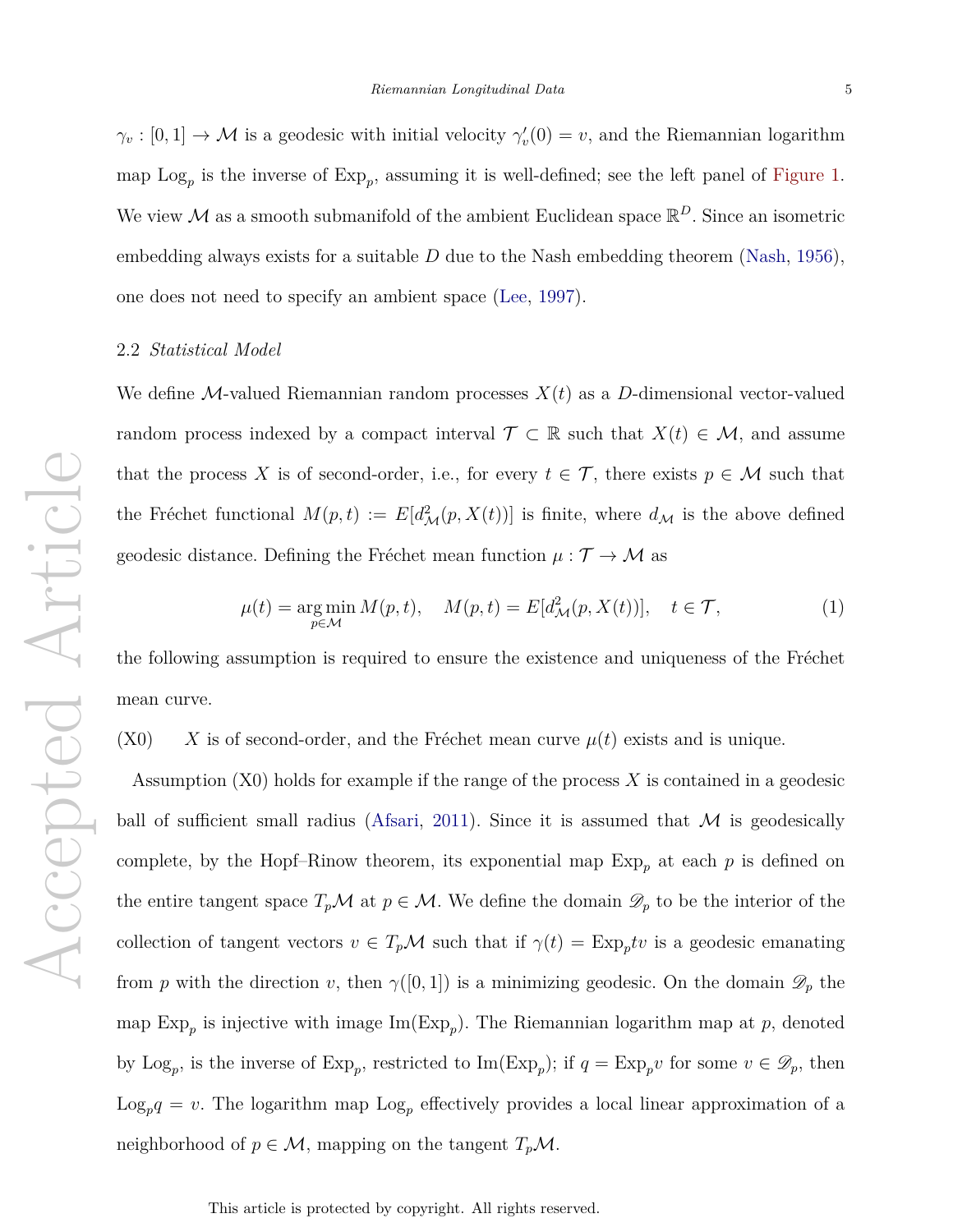To study the covariance structure of the random process *X* on tangent spaces, we require

(X1) For some constant  $\varepsilon_0 > 0$ ,  $X(t) \in \mathcal{M}\setminus{\{\mathcal{M}\setminus\{\text{Im}(\text{Exp}_{\mu(t)})\}}^{\varepsilon_0}}$  for  $t \in \mathcal{T}$ , where  $A^{\varepsilon_0}$ denotes the set  $\bigcup_{p\in A} \{q \in \mathcal{M} : d_{\mathcal{M}}(p,q) < \varepsilon_0\}.$ 

This condition requires  $X(t)$  to stay away from the cut locus (Lee, 1997) of  $\mu(t)$  uniformly for  $t \in \mathcal{T}$ , so that the logarithm map  $\text{Log}_{\mu(t)}$  is well-defined for all t. It is not needed if  $\exp_{\mu(t)}$  is injective on  $T_{\mu(t)}\mathcal{M}$  for all t. In the special case of a d-dimensional unit sphere  $\mathbb{S}^d$ , that we deal with for the special case of longitudinal compositional data, if  $X(t)$  is continuous and the distribution of  $X(t)$  vanishes at an open set with positive volume that contains  $\mathcal{M}\setminus\text{Im}(\text{Exp}_{\mu(t)})$ , (X1) holds. Under (X0) and (X1), the  $\mathbb{R}^D$ -valued logarithm process  $L(t) := \text{Log}_{\mu(t)} X(t)$  is well-defined for all  $t \in \mathcal{T}$ .

An important observation (Bhattacharya and Patrangenaru, 2003) is that  $EL(\cdot) = 0$  and furthermore that  $E\|L(t)\|_2^2 = Ed_{\mathcal{M}}^2(\mu(t), X(t)) < \infty$  for every  $t \in \mathcal{T}$ , where  $\|\cdot\|_2$  denotes the Euclidean norm in  $\mathbb{R}^D$ , which makes it possible to define the covariance function of *L* by

$$
\Gamma(s,t) = E[L(s)L(t)^{\mathrm{T}}], \qquad s, t \in \mathcal{T}.
$$
 (2)

This covariance function and its covariance operator admit the eigendecomposition

$$
\Gamma(s,t) = \sum_{k=1}^{\infty} \lambda_k \phi_k(s) \phi_k^{\mathrm{T}}(t)
$$

with orthonormal eigenfunctions  $\phi_k$  and eigenvalues  $\lambda_1 \geq \lambda_2 \geq \cdots \geq 0$ , where  $\sum_{k=1}^{\infty} \lambda_k < \infty$ , leading to the Karhunen–Loève representation (Grenander, 1950; Kleffe, 1973)

$$
L(t) = \sum_{k=1}^{\infty} \xi_k \phi_k(t), \quad \xi_k = \int_{\mathcal{T}} L(t)^{\mathrm{T}} \phi_k(t) dt,
$$
\n(3)

where the  $\xi_k$  are the uncorrelated Riemannian functional principal component scores with  $E\xi_k = 0$  and  $E\xi_k^2 = \lambda_k$ . We will utilize finitely truncated versions

$$
X_K(t) := \exp_{\mu(t)} L_K(t), \quad L_K(t) = \sum_{k=1}^K \xi_k \phi_k(t)
$$
 (4)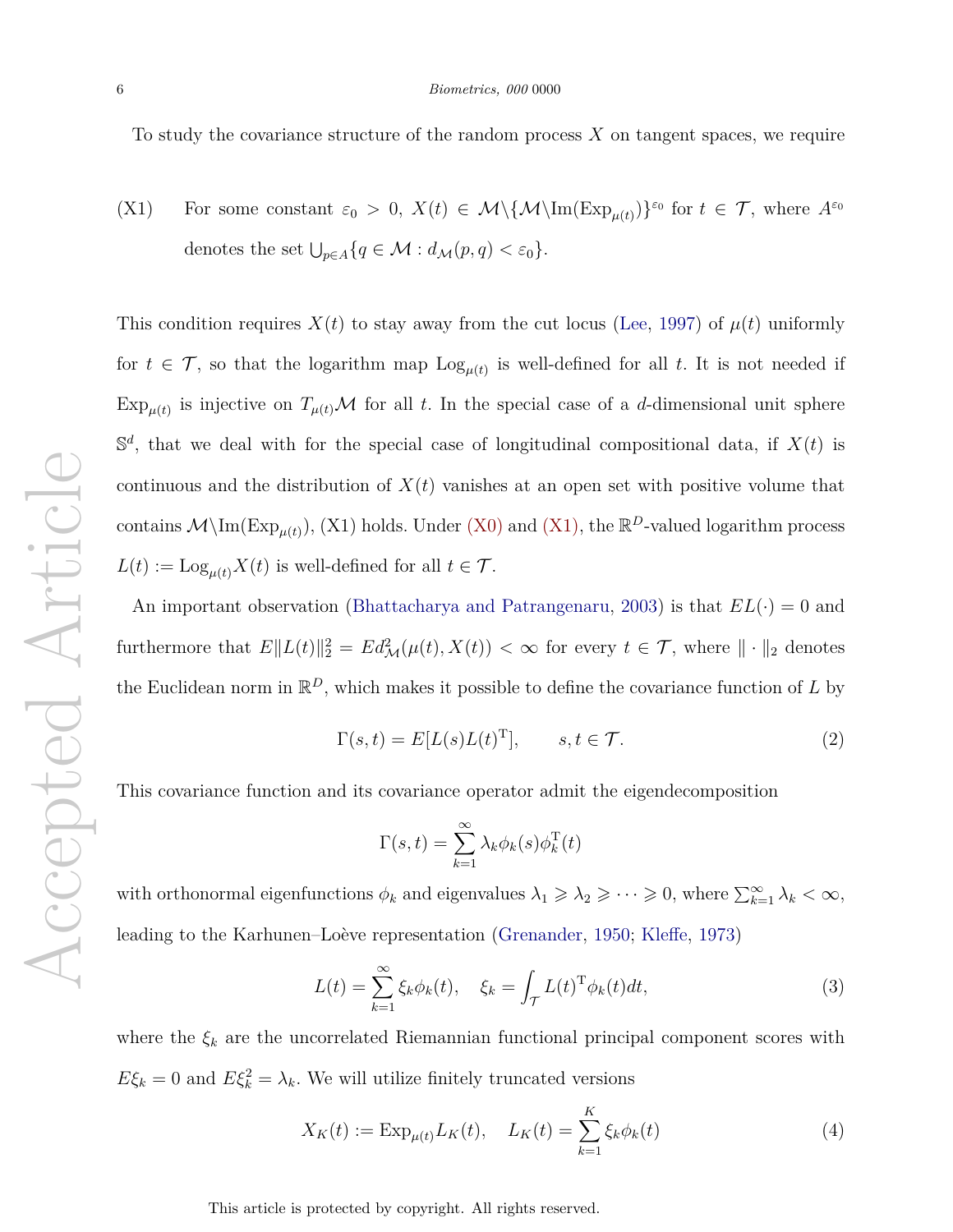To reflect longitudinal studies, for a sample  $X_1, \ldots, X_n$  of a  $M$ -valued Riemannian random process *X*, we assume that each  $X_i$  is only recorded at  $m_i$  random time points  $T_{i1}, \ldots, T_{im_i} \in$  $\mathcal{T}$ , where each observation  $X_i(T_{ij})$  is additionally corrupted by intrinsic random noise. Specifically, with  $\mathbb{D}_n = \{(T_{ij}, Y_{ij}) : i = 1, \ldots, n; j = 1, \ldots, m_i\}$ , one records noisy measurements

$$
Y_{ij} = \operatorname{Exp}_{\mu(T_{ij})} L_{ij}, \quad L_{ij} = L_i(T_{ij}) + \epsilon_{ij},\tag{5}
$$

where measurement times  $T_{ij}$  are identically distributed and independent of the predictors  $X_i$ , with  $T_{ij} \sim f$  for some density  $f$  supported on  $\mathcal{T}$ . A graphical illustration of the sampling model (5) is in the left panel of Figure 1. We require

(Y0) Conditional on  ${T_{ij} : i = 1, ..., n; j = 1, ..., m_i}$ , the  $\epsilon_{ij}$  are independent and are independent of the  $X_i$ , with isotropic variance  $\sigma^2$  and  $E(\epsilon_{ij} | T_{ij}) \equiv 0$ . Furthermore, the Fréchet mean of  $Y_{ij}$  conditional on  $T_{ij}$  is  $\mu(T_{ij})$ .

As  $E(L_i(T_{ij}) | T_{ij}) = 0$ , the assumption on  $\epsilon_{ij}$  implies that  $E(L_{ij} | T_{ij}) = 0$ . The random noise  $\epsilon_{ij}$ , although modeled in the tangent spaces, induces random noise on the manifold itself via Riemannian exponential maps, and could alternatively be modeled directly on the manifold, under the centering condition that the Fréchet mean of  $Y_{ij}$  given  $T_{ij}$  is  $\mu(T_{ij})$ , which is the equivalent of the usual centering condition for model errors in Euclidean space. The following condition is analogous to  $(X1)$  and is needed for  $Y_{ij}$  to stay away from the cut locus. It imposes indirect constraints on the random noise. For example, it requires the random noise to be bounded when the cut locus is not empty. The condition is not needed when the underlying manifold  $\mathcal M$  has nonpositive sectional curvature (Lee, 1997).

(Y1) For some constant  $\varepsilon_1 > 0$ ,  $Y_{ij} \in \mathcal{M}\setminus\{\mathcal{M}\setminus\{\text{Im}(\text{Exp}_{\mu(T_{ij})})\}^{\varepsilon_1} \text{ for } i = 1,\ldots,n; j =$  $1, \ldots, m_i.$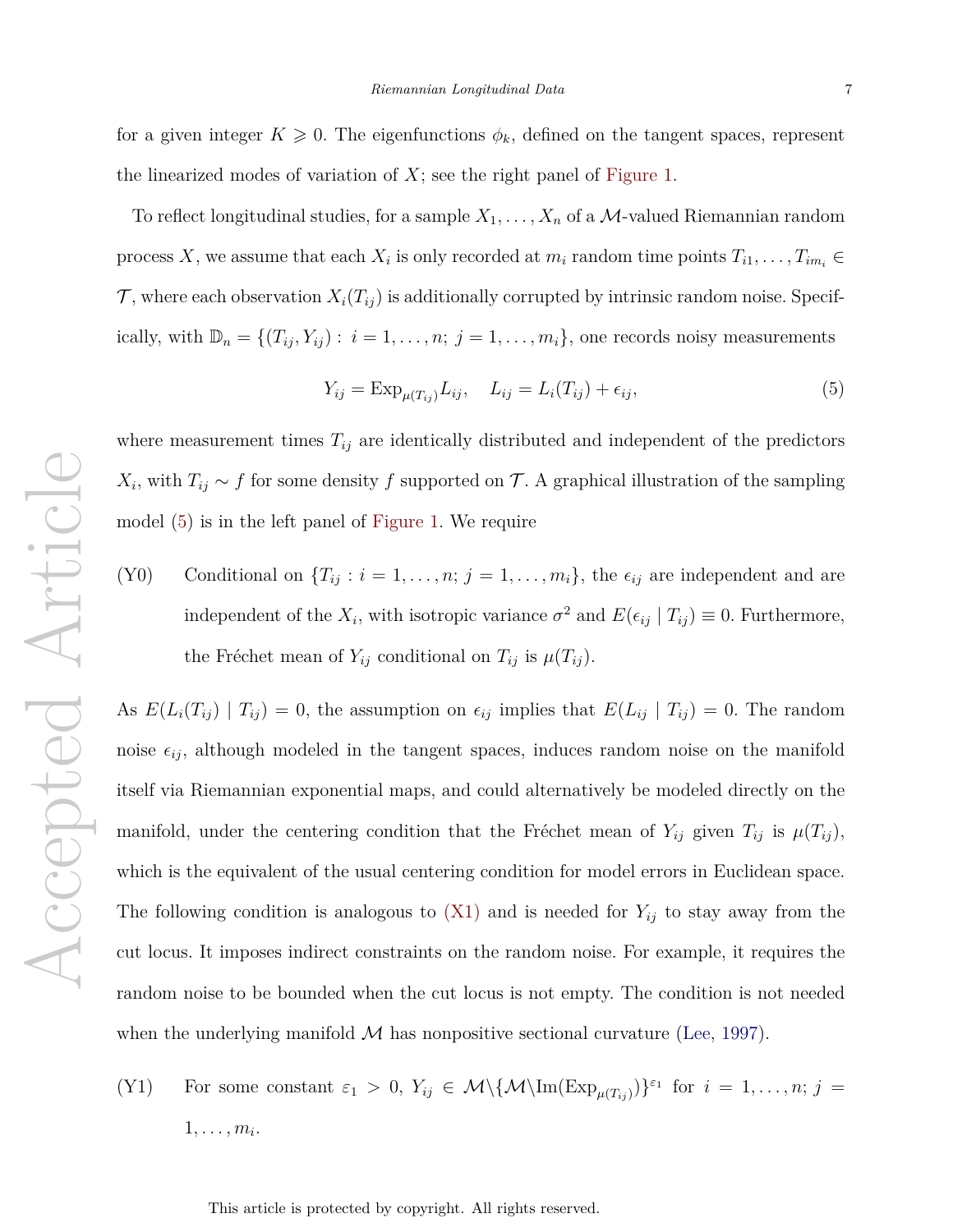#### 2.3 *Estimation*

To deal with the sparse and irregularly spaced observations coming from a longitudinal study, we develop a new method for estimating the Fréchet mean function by harnessing the Fréchet regression framework that was originally designed for the case of independent observations (Petersen and M¨uller, 2019). We study an extension that is valid for dependent repeated measurements in a unified framework that covers both sparse and dense observations.

To construct a local polynomial smoother for manifold-valued responses, we define the local weight function at  $t \in \mathcal{T}$  as

$$
\hat{\omega}_{ij}(t, h_{\mu}) = \frac{1}{\hat{\sigma}_0^2} K_{h_{\mu}} (T_{ij} - t) \{\hat{u}_2 - \hat{u}_1 (T_{ij} - t)\},\
$$

where  $\hat{\sigma}_0^2(t) = \hat{u}_0(t)\hat{u}_2(t) - \hat{u}_1^2(t)$ ,  $\hat{u}_k(t) = \sum_{i=1}^n w_i \sum_{j=1}^{m_i} K_{h_\mu}(T_{ij} - t)(T_{ij} - t)^k$  for  $k = 0, 1, 2,$ *w*<sub>*i*</sub> are subject-specific weights satisfying  $\sum_{i=1}^{n} m_i w_i = 1$ ,  $K_{h\mu}(\cdot) = h_{\mu}^{-1} K(\cdot/h_{\mu})$ ,  $K(\cdot)$  is a symmetric density function, and  $h_{\mu} > 0$  is a bandwidth. The mean  $\mu(t)$  is estimated by

$$
\hat{\mu}(t) = \underset{y \in \mathcal{M}}{\text{arg min }} Q_n(y, t),
$$

where we define the double-weighted Fréchet function as

$$
Q_n(y, t) = \sum_{i=1}^n w_i \sum_{j=1}^{m_i} \hat{\omega}_{ij}(t, h) d^2_{\mathcal{M}}(Y_{ij}, y),
$$

for  $y \in \mathcal{M}$  and  $t \in \mathcal{T}$ . For the special case  $\mathcal{M} = \mathbb{R}^D$  where observations lie in a Euclidean space,  $Q_n$  coincides with the sum of squared errors loss used in Zhang and Wang  $(2016)$ . Two prominent schemes are to assign equal weight to each observation, resulting in  $w_i =$  $(n\bar{m})^{-1}$ ,  $\bar{m} = n^{-1} \sum_{i=1}^{n} m_i$  (Yao et al., 2005) or to assign equal weight to each subject, i.e.,  $w_i = (nm_i)^{-1}$  (Li and Hsing, 2010). As for the Euclidean case the former scheme was found to work better for non-dense and the latter for ultra-dense functional data, we will adopt the former weight scheme in our implementations for sparsely sampled data.

To estimate the covariance structure we first map the observed data into tangent spaces, obtaining D-dimensional column vectors  $\hat{U}_{ij} = \text{Log}_{\hat{\mu}(T_{ij})} Y_{ij}$  and then the matrix-valued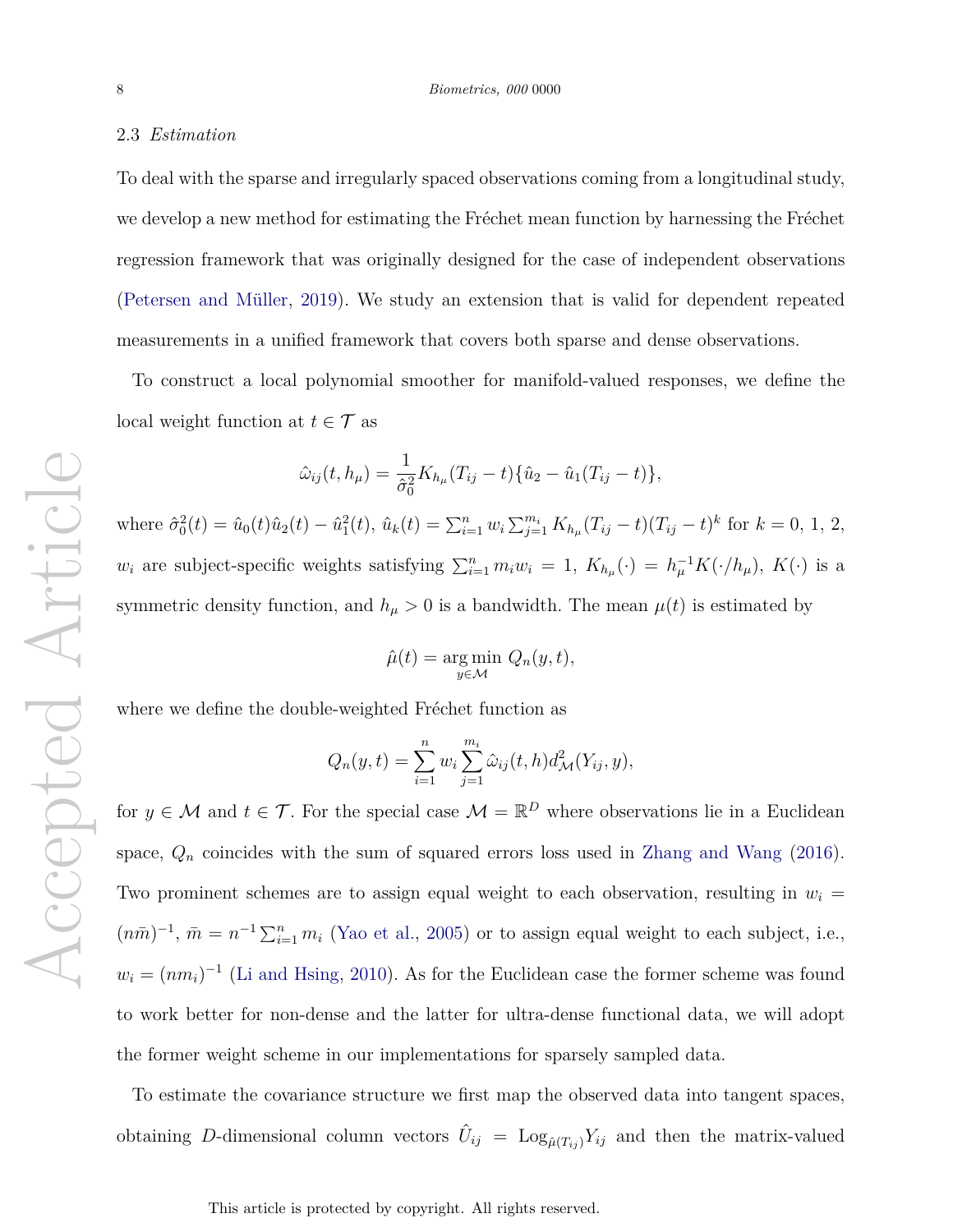covariance function  $\Gamma$  by scatterplot smoothing (Yao et al., 2005) for matrix-valued data matrices  $\Gamma_{ijl} = \hat{U}_{ij}\hat{U}_{il}^{\mathrm{T}}$  for  $j \neq l$ . This leads to the estimates  $\hat{\Gamma}(s,t) = \hat{A}_0$ , where

$$
(\hat{A}_0, \hat{A}_1, \hat{A}_2) := \underset{A_0, A_1, A_2}{\arg \min} \sum_{i=1}^n v_i \sum_{1 \le j \ne l \le m_i} K_{h_{\Gamma}}(T_{ij} - s) K_{h_{\Gamma}}(T_{il} - t)
$$

$$
\|\Gamma_{ijl} - A_0 - (T_{ij} - s)A_1 - (T_{il} - t)A_2\|_F^2. \tag{6}
$$

Here  $\|\cdot\|_F$  is the matrix Frobenius norm,  $h_\Gamma > 0$  is a bandwidth, and  $v_i$  are weights satisfying  $\sum_{i=1}^{n} m_i(m_i-1)v_i = 1$ , where we select  $v_i = 1/\sum_{i=1}^{n} m_i(m_i-1)$  in the sparse longitudinal case; see Zhang and Wang (2016, 2018) for other possible choices. Estimates for the eigenfunctions  $\phi_k$  and  $\lambda_k$  of  $\Gamma$  are then obtained by the eigenfunctions  $\hat{\phi}_k$  and eigenvalues  $\hat{\lambda}_k$  of  $\hat{\Gamma}$ .

In applications, one needs to choose appropriate bandwidths  $h_{\mu}$  and  $h_{\Gamma}$ , as well as the number of included components *K*. To select  $h<sub>\mu</sub>$  for smoothing the mean function  $\mu$ , we adopt a generalized cross-validation (GCV) criterion

$$
GCV(h) = \frac{\sum_{i=1}^{n} \sum_{j=1}^{m_i} d_{\mathcal{M}}^2(\hat{\mu}(T_{ij}), Y_{ij})}{(1 - K_h(0)/N)^2},
$$

where  $N = \sum_{i=1}^{n} m_i$  is the total number of observations, selecting  $h_{\mu}$  as the minimizer of GCV(*h*). While a similar GCV strategy can be applied to select the bandwidth *h*<sup>Γ</sup> for the covariance function, we propose to employ the simpler choice  $h_{\Gamma} = 2h_{\mu}$ , which we found to be computationally efficient and to perform well in simulations. To practically determine the number of components  $K$  included in the finite-truncated representation  $(4)$ , we consider the fraction of variation explained (FVE)

$$
\text{FVE}(K) = \frac{\sum_{k=1}^{K} \lambda_k}{\sum_{j=1}^{\infty} \lambda_j}, \quad \widehat{\text{FVE}}(K) = \frac{\sum_{k=1}^{K} \hat{\lambda}_k}{\sum_{j=1}^{\infty} \hat{\lambda}_j} \tag{7}
$$

and choose the number of included components as the smallest *K* such that FVE exceeds a specified threshold  $0 < \gamma < 1$ ,

$$
K^* = \min(K : \text{FVE}(K) \ge \gamma), \quad \hat{K}^* = \min(K : \widehat{\text{FVE}}(K) \ge \gamma). \tag{8}
$$

Commonly  $\gamma$  is set to 0.90, 0.95, or 0.99.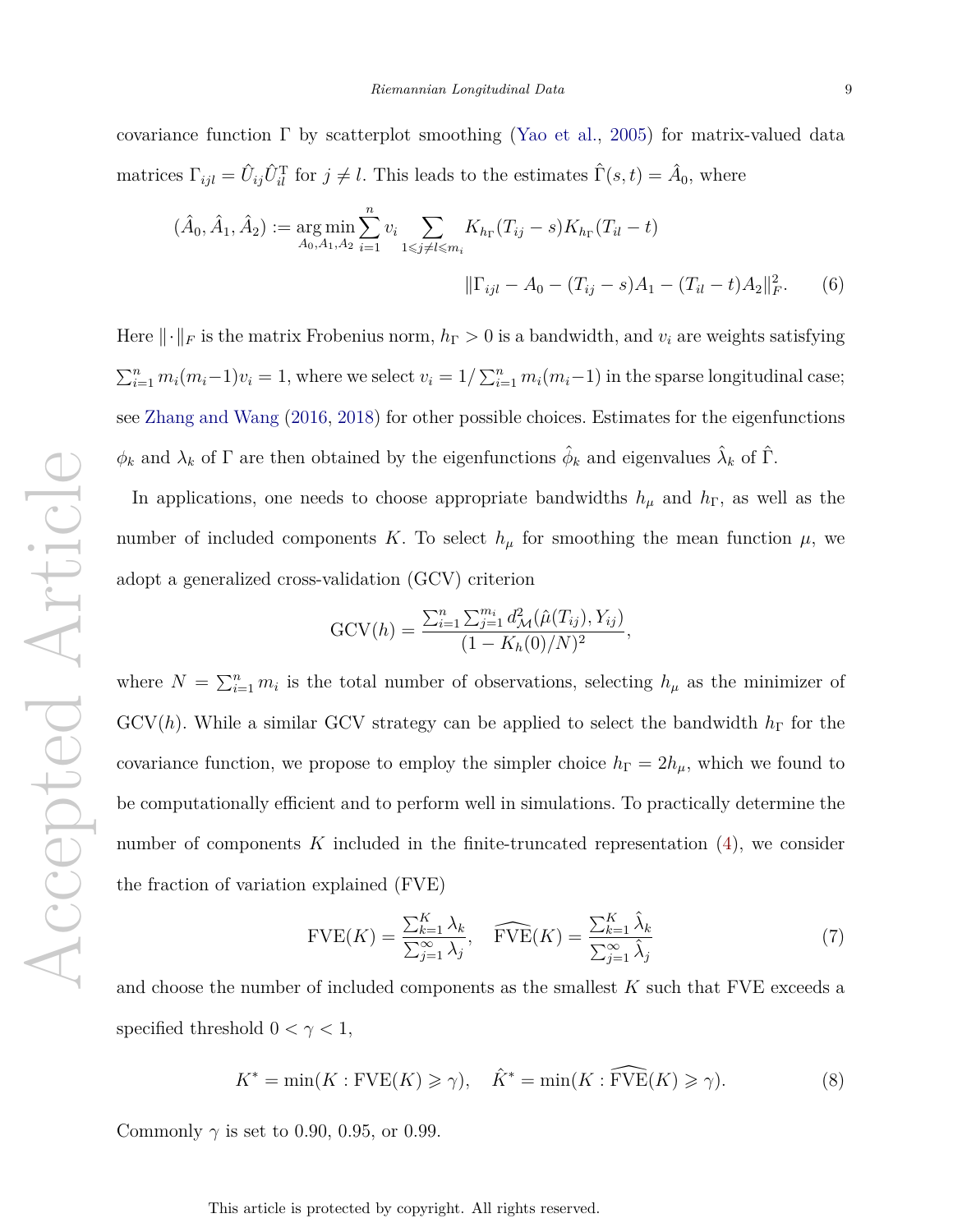# 2.4 *Riemannian Functional Principal Component Analysis Through Conditional Expectation*

The unobserved Riemannian functional principal component scores *ξik* (4) need to be estimated from the discrete samples  $\{(T_{ij}, Y_{ij})\}_{j=1}^{m_i}$ . Approximating the integral in (3) is infeasible when the number of repeated measurements per curve is small, which is well known for the Euclidean case (Yao et al., 2005). We therefore develop in the following a Riemannian Functional Principal Analysis through Conditional Expectation (RPACE) for tangent-vector valued processes. Throughout this subsection, expected values will be taken conditional on the observation time points  ${T_{ij}}_{i=1}^n \frac{m_i}{j=1}$ .

Applying best linear unbiased prediction of  $\xi_{ik}$ , we obtain scores

$$
\tilde{\xi}_{ik} = \mathcal{B}(\xi_{ik} \mid U_i) = \lambda_k \phi_{ik}^{\mathrm{T}} \Sigma_{U_i}^{-1} U_i,\tag{9}
$$

where  $\beta$  denotes the best linear unbiased predictor; with the vectorization operation denoted as  $Vec(\cdot), U_i = Vec((U_{i1}, \ldots, U_{im_i}))$  are the vectorized log-mapped noisy observations for subject *i*,  $\tilde{U}_i = \text{Vec}[(L_i(T_{i1}),..., L_i(T_{im_i}))], \ \phi_{ik} = \text{Vec}[(\phi_k(T_{i1}),..., \phi_k(T_{im_i}))], \text{ and } \Sigma_{U_i} =$  $E(U_iU_i^{\mathrm{T}}) = E(\tilde{U}_i\tilde{U}_i^{\mathrm{T}}) + \sigma^2 I$ , where I is the identity matrix. The entry of  $E(\tilde{U}_i\tilde{U}_i^{\mathrm{T}})$  corresponding to  $E[\{L_i(T_{ij})\}_l \{L_i(T_{il})\}_m]$  is  $\{\Gamma(T_{ij}, T_{ik})\}_{lm}$ , where  $\{v\}_a$  and  $\{A\}_{ab}$  denote the *a*th and  $(a, b)$ th entry in a vector *v* and matrix *A*, respectively. Estimates  $\xi_{ik}$  coincide with the conditional expectations  $E(\xi_{ik} \mid U_i)$  if the joint distribution of  $(\xi_{ik}, U_i)$  is elliptically contoured (Fang et al., 1990, Theorem 2.18) such as the Gaussian distribution.

Substituting estimates for the corresponding unknown quantities in (9), we obtain

$$
\hat{\xi}_{ik} = \hat{\lambda}_k \hat{\phi}_{ik}^{\mathrm{T}} \hat{\Sigma}_{U_i}^{-1} \hat{U}_i,\tag{10}
$$

where  $\hat{\Sigma}_{U_i} = \hat{E}(\tilde{U}_i \tilde{U}_i^{\mathrm{T}}) + \hat{\sigma}^2 I$  and  $\hat{E}(\tilde{U}_i \tilde{U}_i^{\mathrm{T}})$ ,  $\hat{\lambda}_k$  and  $\hat{\phi}_{ik}$  are obtained from  $\hat{\Gamma}$ , the minimizer of (6), and  $\hat{\sigma}^2 = \sum_{i=1}^n \sum_{j=1}^{m_i} (ndm_i)^{-1} \text{tr}[L_{ij}L_{ij}^T - \hat{\Gamma}(T_{ij}, T_{ij})]$ . The *K*-truncated processes

$$
L_{iK}(t) = \sum_{k=1}^{K} \xi_{ik} \phi_k(t), \quad X_{iK}(t) = \sum_{k=1}^{K} \text{Exp}_{\mu(t)} L_{iK}(t)
$$
 (11)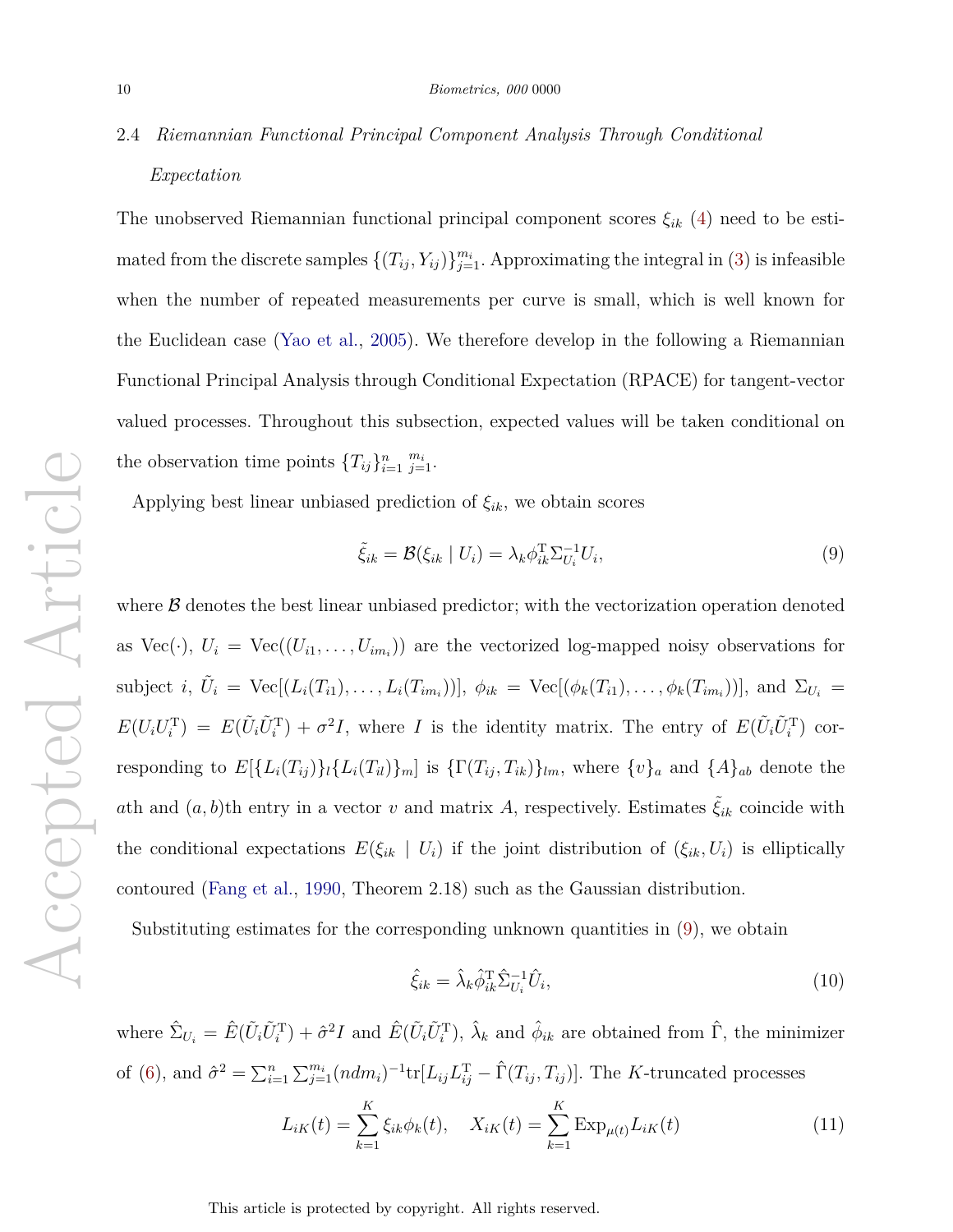are then estimated by

$$
\hat{L}_{iK}(t) = \sum_{k=1}^{K} \hat{\xi}_{ik} \hat{\phi}_k(t), \quad \hat{X}_{iK}(t) = \sum_{k=1}^{K} \text{Exp}_{\hat{\mu}(t)} \hat{L}_{iK}(t).
$$
\n(12)

If one aims to estimate the underlying processes  $X_i(t)$  or  $L_i(t)$  at some fixed  $t \in \mathcal{T}$ , one can also proceed directly without estimating the scores. Best linear unbiased predictors are obtained as

$$
\tilde{L}_i(t) = \mathcal{B}(L_i(t) \mid U_i) = \Sigma_{it}^{\mathrm{T}} \Sigma_{U_i}^{-1} U_i, \quad \tilde{X}_i(t) = \mathrm{Exp}_{\mu(t)} \tilde{L}_i(t), \tag{13}
$$

with corresponding estimates

$$
\hat{L}_i(t) = \hat{\Sigma}_{it}^{\mathrm{T}} \hat{\Sigma}_{U_i}^{-1} \hat{U}_i, \quad \hat{X}_i(t) = \mathrm{Exp}_{\hat{\mu}(t)} \hat{L}_i(t), \tag{14}
$$

obliviating the need for finite truncation. Here  $\Sigma_{it} = E[U_i L_i(t)^{\text{T}}] = (\Gamma(T_{i1}, t)^{\text{T}}, \dots, \Gamma(T_{im_i}, t)^{\text{T}})^{\text{T}}$ and  $\hat{\Sigma}_{it}$  is the plug-in estimate of  $\Sigma_{it}$ .

#### **3. Asymptotic Properties**

To derive the asymptotic properties of the estimates in Section 2, we require the following assumptions, in addition to conditions (X0) and (X1); see the Supporting Information for details.

(M0) The domain  $\mathcal T$  is a compact interval and  $\mathcal M$  is a bounded submanifold of  $\mathbb{R}^D$ .

- (K0) The kernel function *K* is a Lipschitz continuous symmetric probability density function on  $[-1, 1]$ .
- $(X2)$  Almost surely, the sample paths  $X(\cdot)$  are twice continuously differentiable.
- (X3) The density  $f$  of the  $T_{ij}$  is positive and twice continuously differentiable.

Boundedness of the manifold as in (M0) can be replaced by compact support conditions on the random process  $X(t)$ ,  $t \in \mathcal{T}$  and the noisy observations  $Y_{ij}$ . Conditions (X2) and (X3) concern the smoothness of the process and design density and are standard for the Euclidean case (Zhang and Wang, 2016).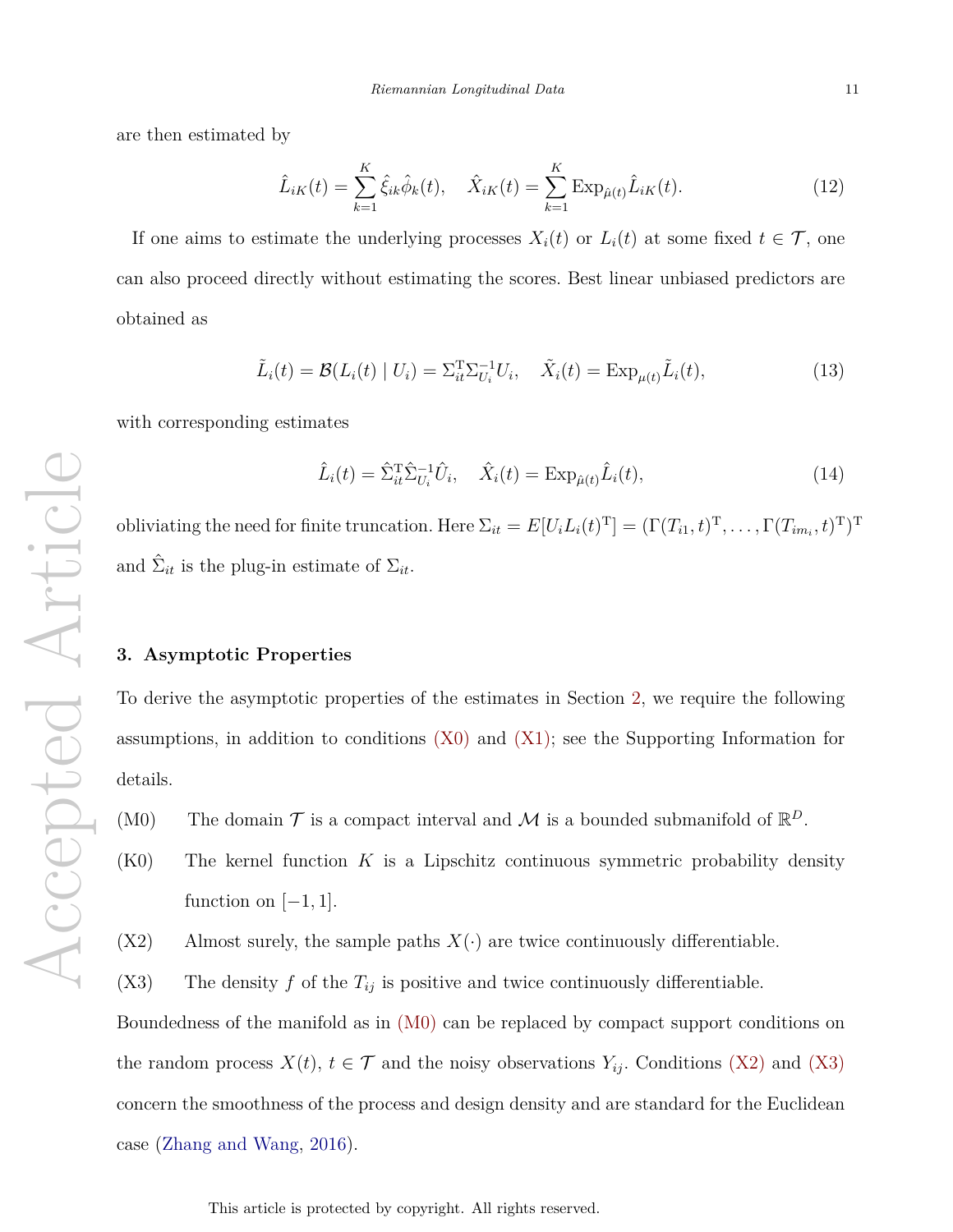Let  $\omega(s, t, h) = \sigma_0(t)^{-2} K_h(s-t) \{ u_2(t) - u_1(t)(s-t) \}$ , where  $u_k(t) = E\{ K_h(T-t)(T-t)^k \}$ ,  $k = 0, 1, 2$ , and  $\sigma_0^2(t) = u_0(t)u_2(t) - u_1^2(t) > 0$ ,  $t \in \mathcal{T}$  by the Cauchy–Schwarz inequality. The finiteness of  $u_k$  is implied by the Lipschitz continuity of the kernel function  $K$  and the compactness of the domain  $\mathcal{T}$ . Define  $\tilde{Q}_h(p,t) = E(\omega(T,t,h)d_{\mathcal{M}}^2(Y,p))$  and  $\tilde{\mu}(t) =$ arg min *y*∈M  $\tilde{Q}_h(y, t)$ . Two additional conditions (L0) and (L1) are needed.

(L0) The Fréchet mean functions  $\tilde{\mu}$  and  $\hat{\mu}$  exist and are unique, the latter almost surely for all *n*.

Defining a real-valued function  $G_p(v, t) = \tilde{M}(\text{Exp}_p v, t)$ ,  $v \in T_p \mathcal{M}$  and  $t \in \mathcal{T}$ , where  $\tilde{M}(p, t) =$  $E(d_{\mathcal{M}}^2(p, Y_{ij}) | T_{ij} = t)$  for  $p \in \mathcal{M}$ ,  $T_p\mathcal{M}$  denotes as before the tangent space at *p* and  $\text{Exp}_p: T_p\mathcal{M} \to \mathcal{M}$  the Riemannian exponential map, we assume

(L1) The Hessian of  $G_p(\cdot, t)$  at  $v = 0$  is uniformly positive definite along the mean function, i.e., for its smallest eigenvalue  $\lambda_{\min}$  it holds that

$$
\inf_{t \in \mathcal{T}} \lambda_{\min} \left\{ \frac{\partial^2}{\partial v^2} G_{\mu(t)}(v, t) \big|_{v=0} \right\} > 0.
$$

Conditions (L0) and (L1) ensure properly defined minima and are necessary for consistent estimation of the mean curve using  $M$ -estimation theory (Petersen and Müller, 2019). On a Riemannian manifold M with sectional curvature at most  $\mathcal{K}$ , (L0) and (L1) are satisfied asymptotically if the support of the noisy observations  $Y_{ij}$  in the local time window stays within  $B\{\mu(t), \pi/(2\mathcal{K})\}$ , where  $B(p, r)$  is a geodesic ball with centre  $p \subset \mathcal{M}$  and radius  $r$ (Bhattacharya and Bhattacharya, 2012); this specifically holds for longitudinal compositional data mapped to the positive orthant of a unit sphere. The next two conditions on the bandwidths  $h_{\mu}$  and  $h_{\Gamma}$  are needed to derive the rate of convergence of the mean and covariance estimates, respectively. For simplicity of presentation, we assume  $m_i = m$ , noting that extensions to more general cases are straightforward (Zhang and Wang, 2016).

- (H1)  $h_{\mu} \to 0$  and  $(\log n)/(nmh_{\mu}) \to 0$ .
- $(hP)$  *h*<sub>F</sub>  $\rightarrow$  0,  $(\log n)/(nm^2h$ <sup>2</sup><sub>F</sub> $)$   $\rightarrow$  0, and  $(\log n)/(nmh)$  $\rightarrow$  0.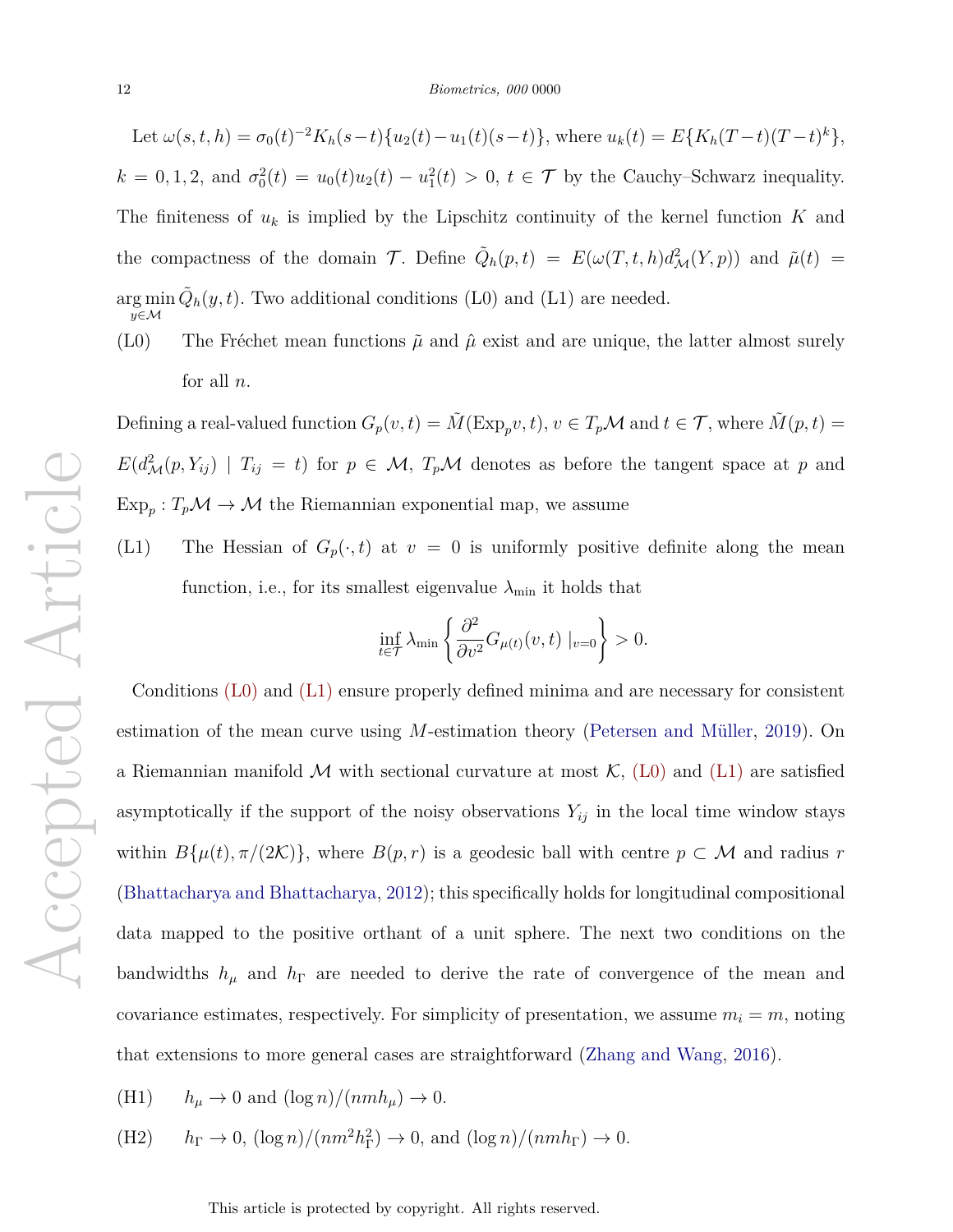THEOREM 1: Assume conditions  $(X0)$ – $(X3)$ ,  $(Y0)$ – $(Y1)$ ,  $(M0)$ ,  $(K0)$ ,  $(L0)$ – $(L1)$  and  $(H1)$ hold. Then

$$
\sup_{t \in \mathcal{T}} d_{\mathcal{M}}^2 \{\hat{\mu}(t), \mu(t)\} = O_P\left(h_{\mu}^4 + \frac{\log n}{n m h_{\mu}} + \frac{\log n}{n}\right). \tag{15}
$$

Theorem 1 shows that estimate  $\hat{\mu}$  enjoys the same uniform convergence rate as in Zhang and Wang (2016) for the Euclidean case, so that the presence of curvature does not impact the rate. The rate in (15) has three terms that correspond to three regimes that are characterized by the growth rate of *m* relative to the sample size: (a) When  $m \ll (n/\log n)^{1/4}$ , the observations per curve are sparse and the optimal choice  $h_{\mu} \approx (\log n/nm)^{1/5}$  yields  $\sup_{t \in \mathcal{T}} d_{\mathcal{M}}\{\hat{\mu}(t), \mu(t)\} = O_P\{(\log n/nm)^{2/5}\};$  (b) When  $m \asymp (n/\log n)^{1/4}$ , corresponding to an intermediate case, the optimal choice  $h_{\mu} \n\leq (\log n/n)^{1/4}$  leads to the uniform rate  $O_P\{(\log n/n)^{1/2}\}\)$  for  $\hat{\mu}$ ; (c) When  $m \gg (n/\log n)^{1/4}$ , the observations are dense, and any choice  $h_{\mu} = o\{(\log n/n)^{1/4}\}\$  gives rise to the uniform rate  $O_P\{(\log n/n)^{1/2}\}\$ .

We note that the transition from (a) to (c) is akin to a phase transition as observed in Hall et al. (2006). Our next result concerns the uniform rate for the estimator  $\hat{\Gamma}$  of  $\Gamma$ , the covariance function of the log-mapped data, extending a result of Zhang and Wang (2016) to manifold-valued functional data.

THEOREM 2: Assume conditions  $(X0)–(X3)$ ,  $(Y0)–(Y1)$ ,  $(M0)$ ,  $(K0)$ ,  $(L0)–(L1)$ ,  $(H1)$  and (H2) hold. Then

$$
\sup_{s,t \in \mathcal{T}} \|\hat{\Gamma}(s,t) - \Gamma(s,t)\|_{F}^{2} = O_{P}\left(h_{\mu}^{4} + h_{\Gamma}^{4} + \frac{\log n}{nmh_{\mu}} + \frac{\log n}{n} + \frac{\log n}{nm^{2}h_{\Gamma}^{2}} + \frac{\log n}{nmh_{\Gamma}}\right). \tag{16}
$$

Again, the above rate gives rise to three regimes that are determined by the growth rate of *m* relative to the sample size and are discussed in Web Appendix C in the Supporting Information, along with its implications for estimated eigenvalues and eigenfunctions, where corresponding rates are obtained by applying results from perturbation theory (Bosq, 2000).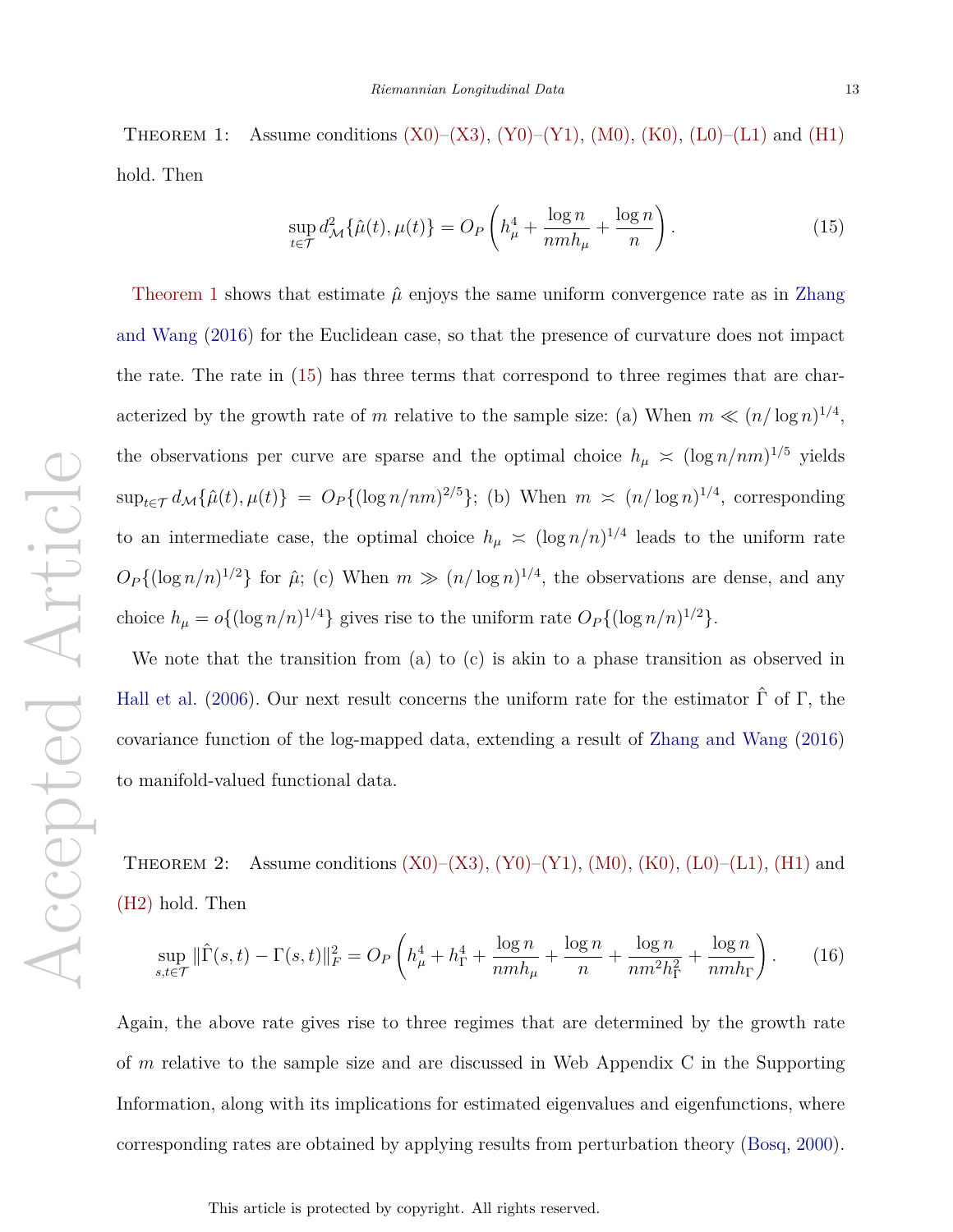# **4. Data Applications**

# 4.1 *Time-evolving Functional Connectivity*

The longitudinal development of brain functional connectivity, defined as the temporal dependency of neuronal activation patterns in different brain regions, has become a focus of recent investigations in brain imaging (Deoni et al., 2016; Dai et al., 2019) to quantify brain development and brain aging. In such studies, brain imaging modalities that include functional magnetic resonance imaging (fMRI) scans are often obtained longitudinally to quantify the co-activation of various brain regions over time, where activation of a region is inferred from elevated blood oxygen levels in the specified region. We focus here on quantifying the effects of brain aging in terms of longitudinally varying functional connectivity between brain regions, assessed using fMRI scans that are obtained from subjects in a relaxed state. Brain connectivity is measured by calculating a correlation (Worsley et al., 2005) that essentially corresponds to functional dynamic correlation (Dubin and Müller, 2005) between the average signals of various brain regions. The observed correlations are frequently contaminated with measurement errors from various sources (Laumann et al., 2017).

Recent work on longitudinal modeling of fMRI-based correlation matrices and connectivity has focused on linear models (Hart et al., 2018) with their associated restrictions or on graph based methods under very limited designs where just two repeated observations are considered per subject (Kundu et al., 2019). In contrast to these previous approaches that are grounded in traditional Euclidean representations, we propose here a nonparametric approach for general longitudinal data that is highly flexible and is designed for objects that form Riemannian manifolds and where the fitted trajectories automatically stay in the same space; a directly comparable method does not exist yet. Obtaining trajectories of correlation matrices first, these can then be converted into time-varying dynamic connectivity measures.

The data for our analysis are from ADNI, a longitudinal study that includes repeated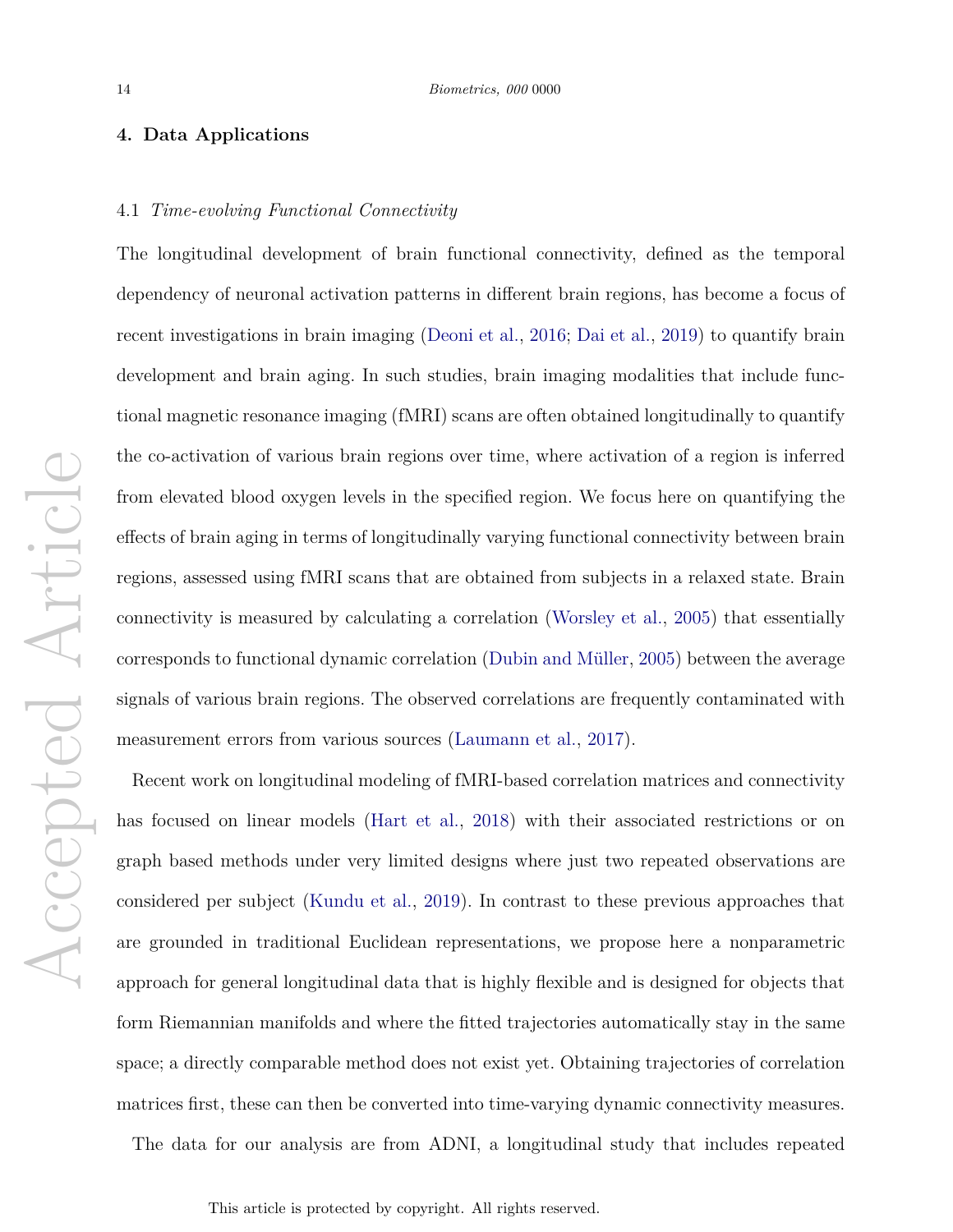resting-state fMRI (rs-fMRI) scans. Of central interest are changes in brain function for Alzheimer's patients after the onset of the disease. Since the time of onset is unobservable, we chose as a proxy the time of the first scan for each subject, the first time at which the diagnosis status is available, and for all subjects we chose this approximate onset time as the origin of the time axis. The times  $T_{ij}$ ,  $j = 1, \ldots, m_i$ , when fMRI scans were obtained for the *i*-th subject, are accordingly recorded relative to the time origin at  $t = 0$ , which means that the first scan for each subject takes place at the time  $T_{i1} = 0$ . The raw rs-fMRI data were first preprocessed by following a standard protocol that involves motion correction, slice timing correction, coregistration, normalization, and detrending. For each scan, we obtained the pairwise correlations between ten brain regions that were identified as relevant for brain connectivity in Buckner et al. (2009). The resulting  $10 \times 10$  correlation matrices constitute the manifold-valued responses  $Y_{ij}$ ,  $i = 1, \ldots, n$ ,  $j = 1, \ldots, m_i$ , at each scan time  $T_{ij}$ . For each subject, one thus has a random number of correlation matrices that are sparsely observed in time and may be noise-contaminated.

It is of interest to determine and compare the continuously interpolated mean trajectories for both Alzheimer's and normal subjects, for which we apply the proposed RPACE. The correlation matrices  $Y_{ij}$  are modeled on the Riemannian manifold of symmetric positive definite matrices  $\mathcal{M} = \text{SPD}(10) = \{ \Sigma \in \mathbb{R}^{10 \times 10} : \Sigma \text{ is symmetric positive definite} \},\text{ for }$ which the tangent space  $T_P\mathcal{M}$  for a  $P \in \mathcal{M}$  is represented by the collection of  $10 \times 10$ symmetric matrices. We employ the affine-invariant Riemannian metric on  $\mathcal M$  (Pennec et al., 2006), which can be defined through  $\langle U, V \rangle = \text{tr}(UV)$  for  $U, V \in T_P \mathcal{M}$ . While the representation of tangent spaces does not depend on the selected *P*, the Riemannian metric, exponential maps, and logarithm maps depend on *P*, as follows. For a symmetric positive definite  $P \in \mathcal{M}$ , the Riemannian exponential map  $Exp<sub>P</sub>$  maps a symmetric matrix  $V \in T_P \mathcal{M}$  to a symmetric positive definite matrix via  $\text{Exp}_P V = P^{1/2} \exp(m(V) P^{1/2})$ , and the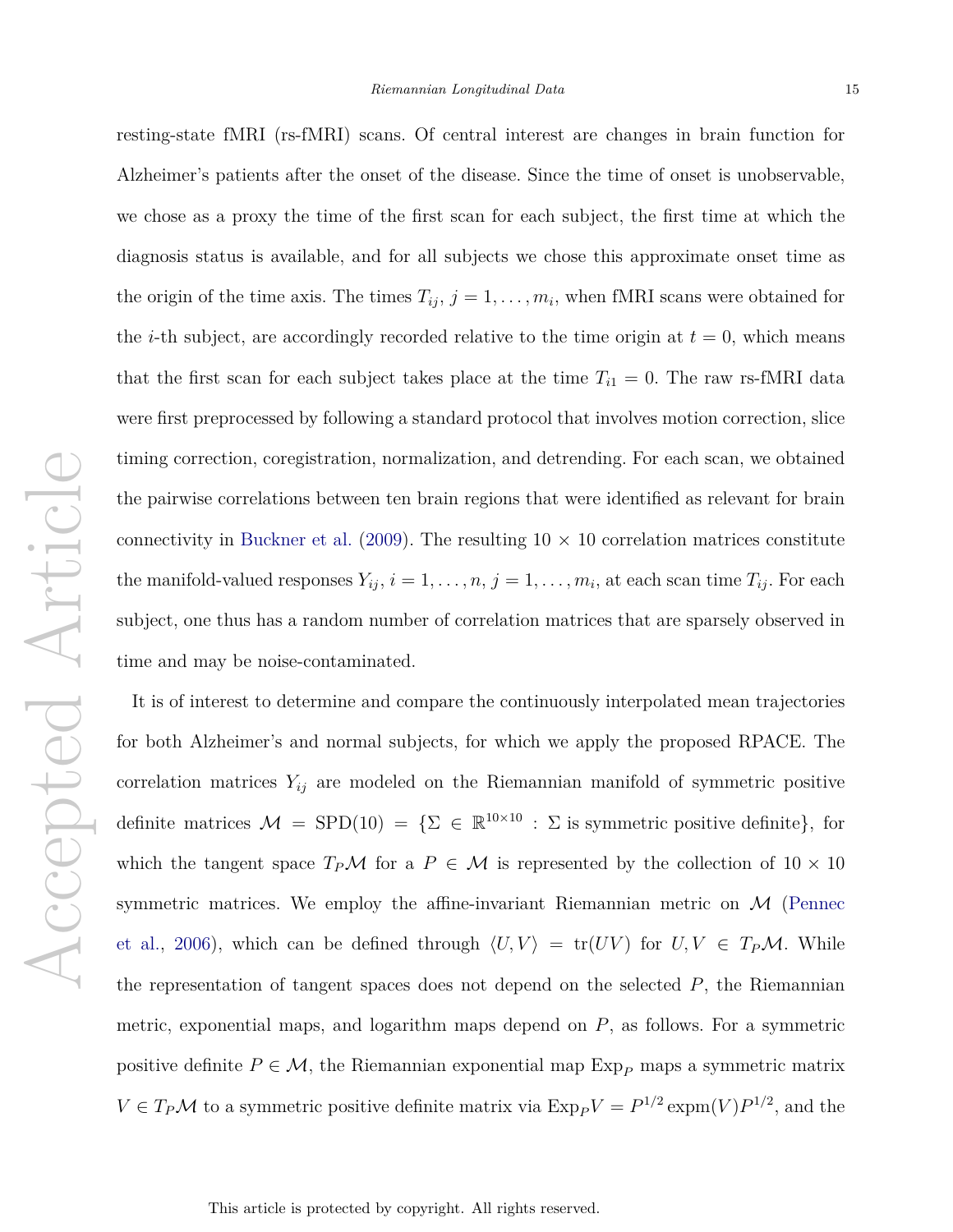Riemannian logarithm map  $\text{Log}_P$  maps a symmetric positive definite  $Q \in \mathcal{M}$  to a symmetric matrix on  $T_P \mathcal{M}$  via  $\text{Log}_P Q = \text{logm}(P^{-1/2}QP^{-1/2})$ , where  $\text{expm}(\cdot)$  and  $\text{logm}(\cdot)$  are the matrix exponential and logarithm. The geodesic distance is  $d_{\mathcal{M}}(P,Q) = ||\text{logm}(P^{-1/2}QP^{-1/2})||_F$ , where  $||A||_F = (\sum_{i,j} a_{ij}^2)^{1/2}$  denotes the Frobenius norm of a matrix  $A = (a_{ij})$ . The proposed methods guarantee that the fitted objects lie on the  $\mathcal M$  and are always SPD matrices, which can then be converted to correlation matrices. This is an important feature that distinguishes the proposed geometric approach from classical Euclidean methods, where there is no such guarantee. The affine-invariant metric endows  $\mathcal M$  with globally nonpositive curvature (Pennec et al., 2006), which ensures that Fréchet mean, exponential map, and logarithm map are always well-defined.

The time window of interest in the longitudinal connectivity analysis is  $\mathcal{T} = [0, 1.1]$ years after the initial visit at  $t = 0$ , where the time domain is chosen so as to allow at least one full year of observations. After removing subjects with outlying signals or no repeated rs-fMRI measurements within 1.1 years of the initial visit, the sample consisted of 64 subjects, of whom 26 had a diagnosis of Alzheimer's disease and 38 were cognitively normal. A total number of 215 scans were available with 2 to 4 repeated measurements per subject. The sparsity and irregularity of these data poses difficulties for classical analyses, prevents the application of presmoothing, and renders previous approaches (Dai and M¨uller, 2018) infeasible. The proposed RPACE method is geared towards such sparse and irregularly sampled manifold-valued functional data and guarantees consistent estimation.

The raw correlation matrices  $Y_{ij}$  for three randomly selected subjects are displayed in the first row of each panel in Figure 2. The large heterogeneity in the raw correlations suggests the presence of substantial measurement errors. The eigenvalues decay slowly in this example, motivating the application of  $(14)$  to obtain noise-filtered fitted trajectories  $\hat{X}_i(t)$  without resorting to finite-dimensional truncation. The fitted correlations with  $h_{\mu} = h_{\Gamma} = 0.3$  and the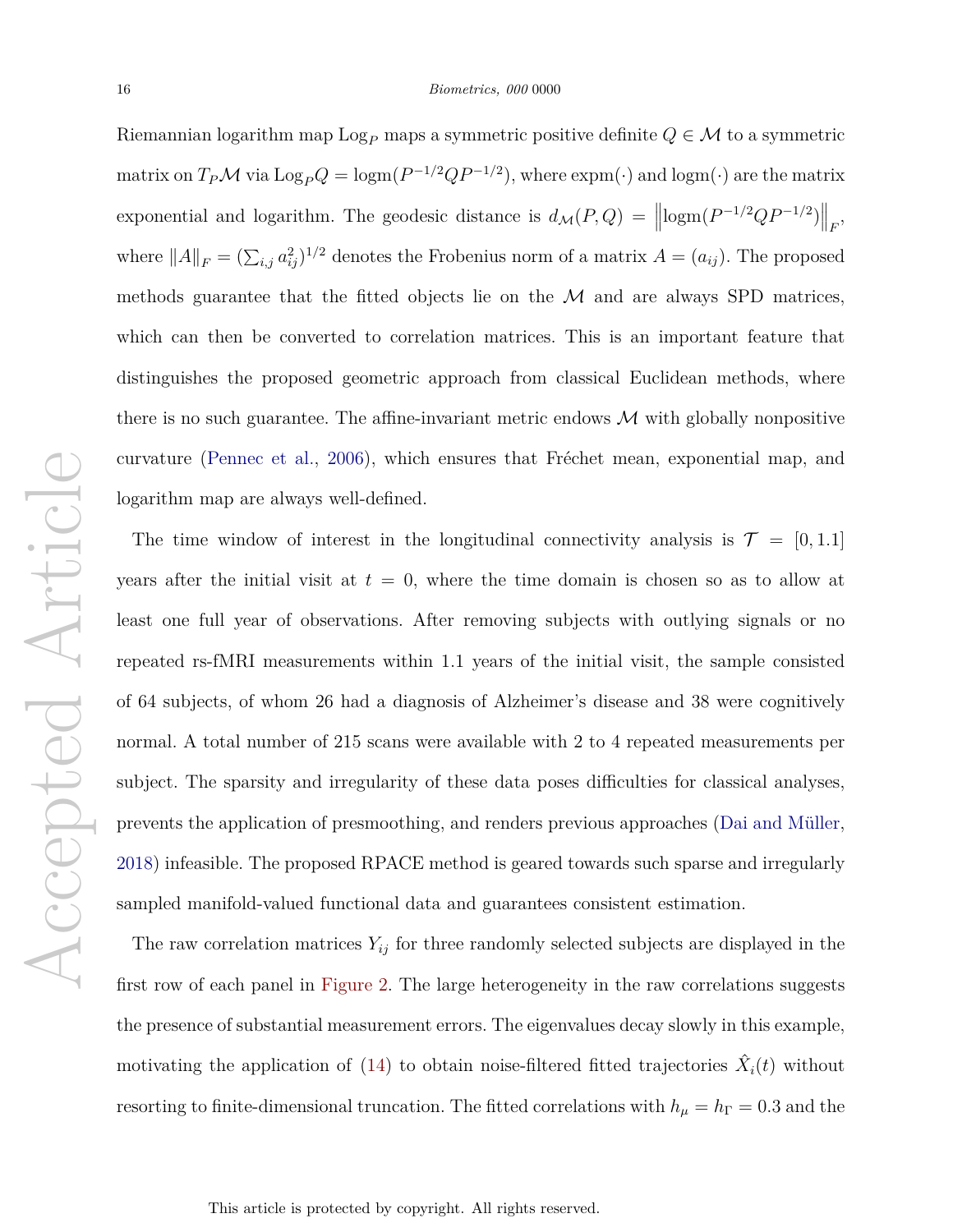Gaussian kernel, displayed in the second row of each panel in Figure 2, are clearly smoother and less noisy compared to the raw correlations, which helps to delineate underlying trends.

To further demonstrate the application of our methodology for comparisons of SPD(10) valued connectivity matrices, we focus on the initial visit time  $t = 0$ , where a noisy raw correlation matrix  $Y_{i1}$  is available for each subject, as well as the value of the noise-filtered fitted trajectory  $\hat{X}_i(0)$ . For a simple-minded approach one could also consider the average connectivity matrix  $\bar{X}_i$ , defined as the Fréchet mean of all correlation matrices observed at random times for the *i*th subject. For each of the raw, fitted, and average correlation matrices available per subject, we compare the correlation matrices of the subjects with Alzheimer's with those of the cognitively normal group. We apply the Fréchet analysis of variance test of Dubey and M¨uller (2019) for the two sample comparison of the correlation matrices, where we refer to this paper for further details about the test. The *p*-values obtained with the bootstrap version of the test are  $p = 0.03$  when using the fitted correlation matrices  $\hat{X}_i(0)$ ,  $p = 0.37$  when using the raw correlation matrices at the first visit  $Y_{i1}$ , and  $p = 0.47$ when using the subject-specific correlation matrix averages  $\bar{X}_i$ . This suggests that the noise reduction achieved by the proposed fitting procedure leads to more powerful inference.

#### 4.2 *Emotional Well-Being for Unemployed Workers*

In this second data example we analyze data from the Survey of Unemployed Workers in New Jersey (Krueger and Mueller, 2011) conducted in the fall of 2009 and the beginning of 2010, during which the unemployment rate in the U.S. peaked at 10% after the 2007–2008 financial crisis. The data are from a stratified random sample of unemployed workers, who were surveyed weekly for up to 12 weeks. Questionnaires included an entry survey, which assessed baseline characteristics such as household income, and weekly follow-ups regarding job search activities and emotional well-being. In each follow-up questionnaire, participants were asked to report the percentage of time they spent in each of four different moods.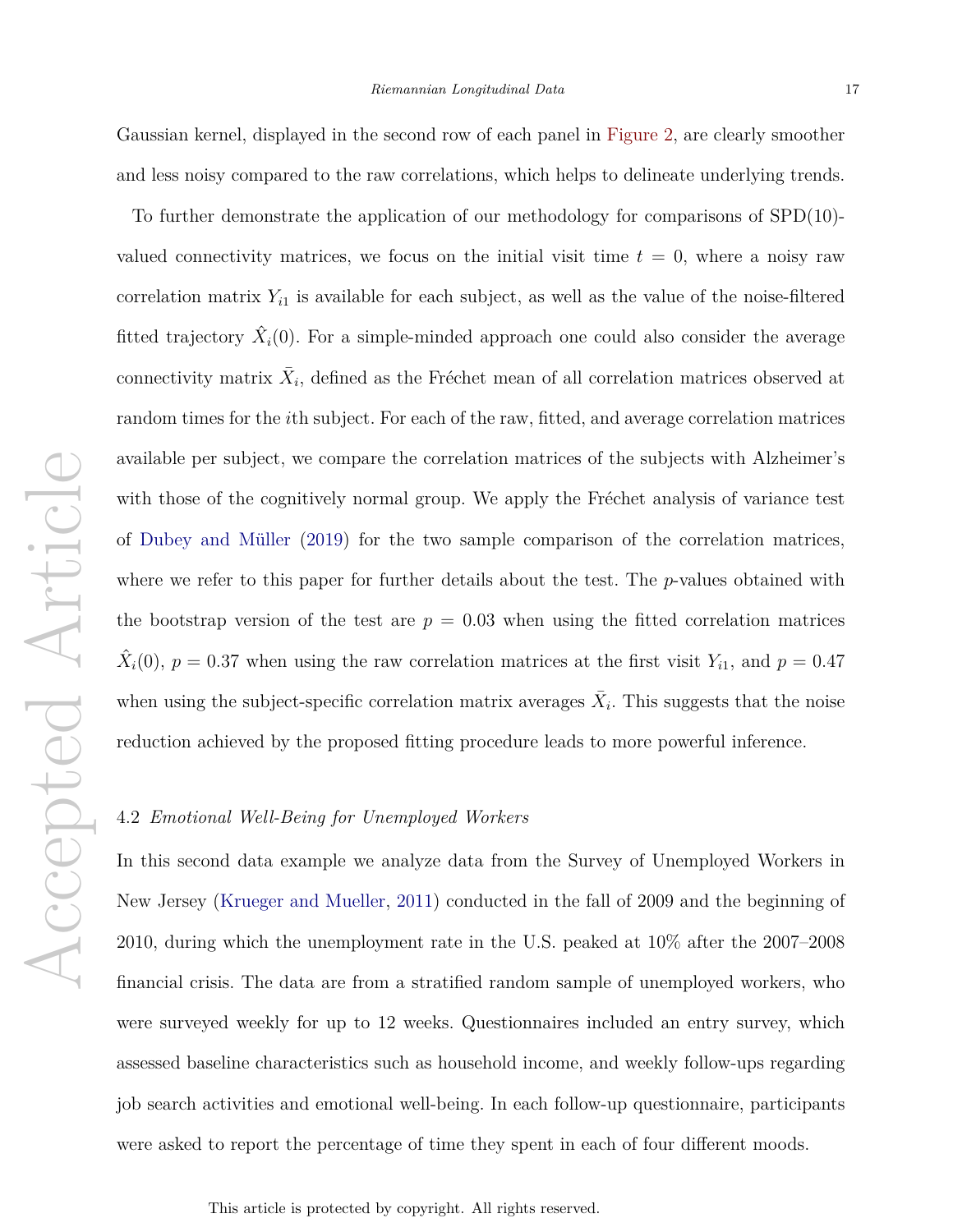#### 18 *Biometrics, 000* 0000

We consider a sample of  $n = 4771$  unemployed workers enrolled in the study who were not offered a job during the survey period. Times  $T_{ij}$  at which subject *i* responded to the *j*th survey were recorded as days since the start of the study which falls within  $\mathcal{T} = [0, 84]$ . The overall weekly response rate was around  $40\%$  and the number of responses  $m_i$  per subject ranged from 1 to 12, with 25% of all subjects having only one response recorded. Thus these data are a mixture of very sparse and somewhat sparse longitudinal observations. As subjects responded at different days of the week, the times  $T_{ij}$  at which the compositional mood vector was recorded are not only sparse but also irregularly spaced. At each  $T_{ij}$ , compositional data  $Z_{ij} = (Z_{ij1}, \ldots, Z_{ij4}), j = 1, \ldots, m_i$ , are observed, where  $Z_{ijl}$  is the reported and assumed to be noise-contaminated proportion of time subject *i* spent in the *l*th mood in the previous week,  $l = 1, \ldots, 4$  corresponding to bad, low/irritable, mildly pleasant, and good moods. The  $Z_{ij}$  reflect an underlying mood composition process  $W_i(t) = \{W_{i1}(t), \ldots, W_{i4}(t)\}\)$ , where  $W_i(t)$  is the proportion of time a subject spent in the *l*th mood in the week preceding day *t*.

The proposed RPACE method was applied to the square-root transformed compositional data  $Y_{ij}$  and compositional process  $X_i$ , defined as

$$
Y_{ij} = (\sqrt{Z_{ij1}}, \ldots, \sqrt{Z_{ij4}}), \quad X_i(t) = (\sqrt{W_{i1}(t)}, \ldots, \sqrt{W_{i4}(t)}),
$$

both lying on the sphere  $\mathbb{S}^3$  for  $t \in [0, 84]$ , as compositional data are non-negative and sum to 1 (Scealy and Welsh, 2011; Dai and Müller, 2018). Two geometries might be considered as alternatives to the proposed spherical geometry, the Aitchison geometry (Aitchison, 1986) obtained through applying a log-ratio transformation and the Euclidean geometry for the unaltered original compositions. The Aitchison geometry faces an immediate problem in this data application because a substantial proportion of mood compositions is zero, leaving the log-ratio undefined; this poses no problems for the proposed square-root transformation approach. Though the compositional simplex can be identically embedded into the Euclidean space and endowed with the Euclidean geometry, this approach yields a geodesic distance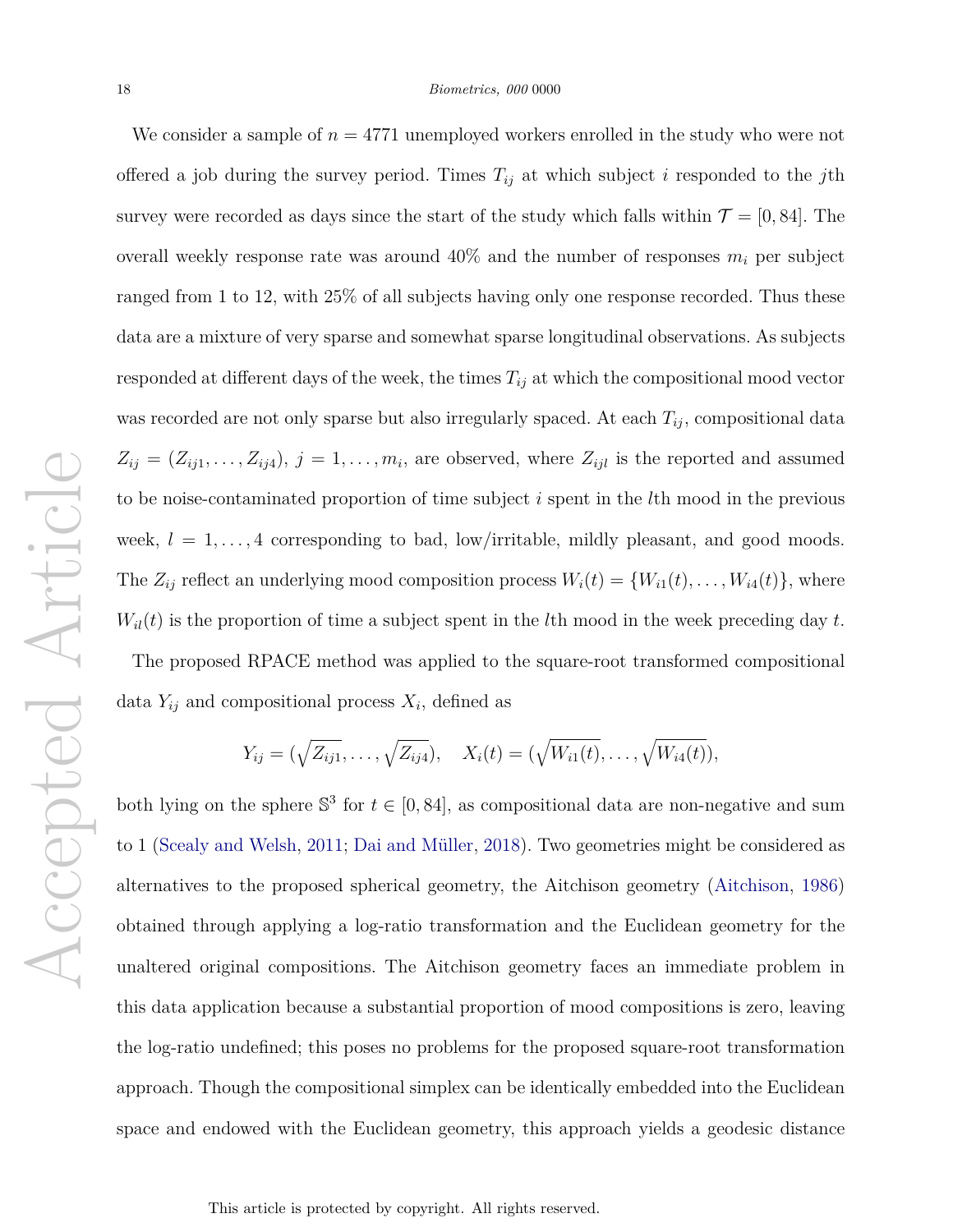that equally emphasizes the differences in the entries with large or small magnitude. In many applications it is more sensible to attach higher importance to the small entries, and this is effectively achieved by the square-root transformation and also by the log transformation.

Bandwidths were selected by GCV as  $h_{\mu} = 17.9$  and  $h_{\Gamma} = 35.8$  days with the Epanechnikov kernel. The fitted mood composition trajectories are displayed in the left panel of Figure 3 for four randomly selected subjects, where the solid dots denote the reported moods and are slightly jittered vertically if they overlap, and dashed curves denote the fitted trajectories. The fits are obtained with  $K = 8$  components, selected according to the FVE criterion  $(8)$ with threshold  $\gamma = 0.99$ , which is a reasonable choice in view of the large sample size. As the self-reported moods contain substantial aberrations from smooth trajectories that we view as noise, the fitted trajectories do not go through the raw observations. The mean trajectory is displayed in the right panel of Figure 3, indicating that the emotional well-being of subjects tends to deteriorate as the period of unemployment lengthens, with an overall increase in the proportion of bad mood and a decrease in the proportion of good mood.

The first four eigenfunctions for mood composition trajectories are shown in Figure 4, where the first eigenfunction corresponds to the overall contrast between neutral-to-positive mood (good and mild) and negative moods (low and bad); the second eigenfunction represents emotional stability, which is a contrast between more neutral moods and extreme emotions (good and bad); the third eigenfunction corresponds to a shift of mood compositions to more positive moods, namely from bad to low and from mild to good; the fourth eigenfunction encodes an increase of positive feelings and a decrease of negative ones over time. Here it is important to note that the sign of the eigenfunctions is arbitrary and could be reversed. The first four eigenfunctions together explain 95% of the total variation.

To demonstrate that the scores obtained from the proposed approach are useful for downstream tasks such as regression, we explored the association between the second Riemannian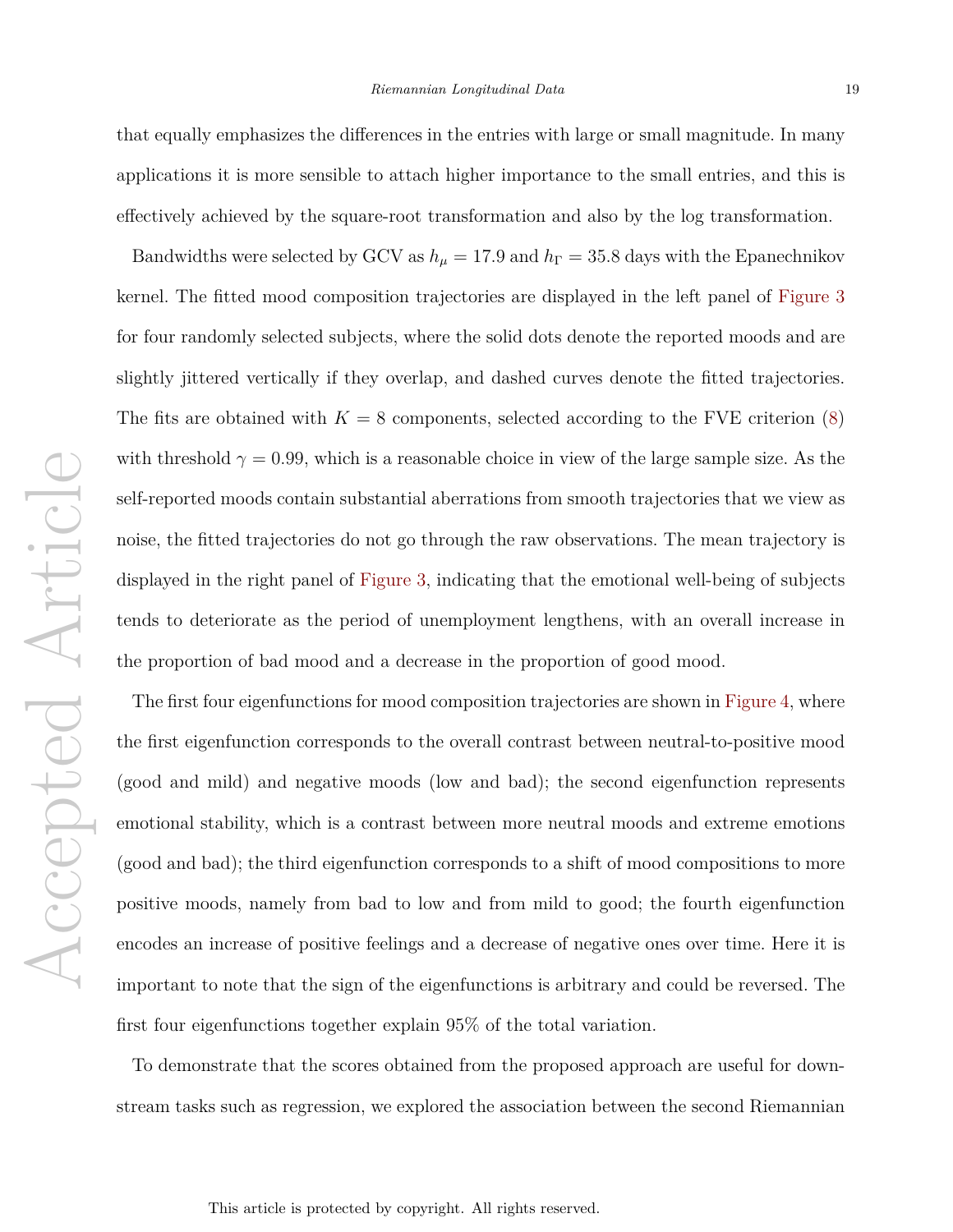principal component score  $\xi_{i2}$ , corresponding to the proportion of extreme moods, and annual household income in 2008, a measure of financial stability. Collecting these scores for all subjects, we constructed kernel density estimates for the  $\xi_{i2}$  within each income category; see Figure 5. Participants with higher household income before losing their job and thus higher financial stability tend to have higher emotion stability, as demonstrated by the right-shifted distributions of *ξi*<sup>2</sup> and larger means (colored dots). The relationship between prior income and emotional stability appears to be nonlinear, especially for lower income groups.

## **5. Concluding Remarks**

While the proposed RPACE approach has been found to perform very well in the data examples and simulation, and will provide a valuable tool for longitudinal studies with complex data, its utility finds limits for extremely sparse longitudinal designs with an average of around two measurements per subject. Such extremely sparse designs do occur in practical applications (Dai et al., 2019). In such cases mean and linearized covariance functions can still be reasonably estimated if the number of subjects is large, but the recovery of individual trajectories is unstable. Further limitations are encountered for manifolds with high curvature where local linear approximations work less well and for stratified or infinite-dimensional manifolds. To address and overcome these limits will be left for future research.

**Acknowledgments** We thank the reviewers for their constructive comments. This research was supported by NSF grants DMS-1712864 and DMS-2014626. Data used in preparation of this article were obtained from the Alzheimer's Disease Neuroimaging Initiative (ADNI) database (adni.loni.usc.edu). As such, the investigators within the ADNI contributed to the design and implementation of ADNI and/or provided data but did not participate in analysis or writing of this report. A complete listing of ADNI investigators can be found at: http://adni.loni.usc.edu/wp-content/uploads/how\_to\_apply/ADNI\_

Acknowledgement\_List.pdf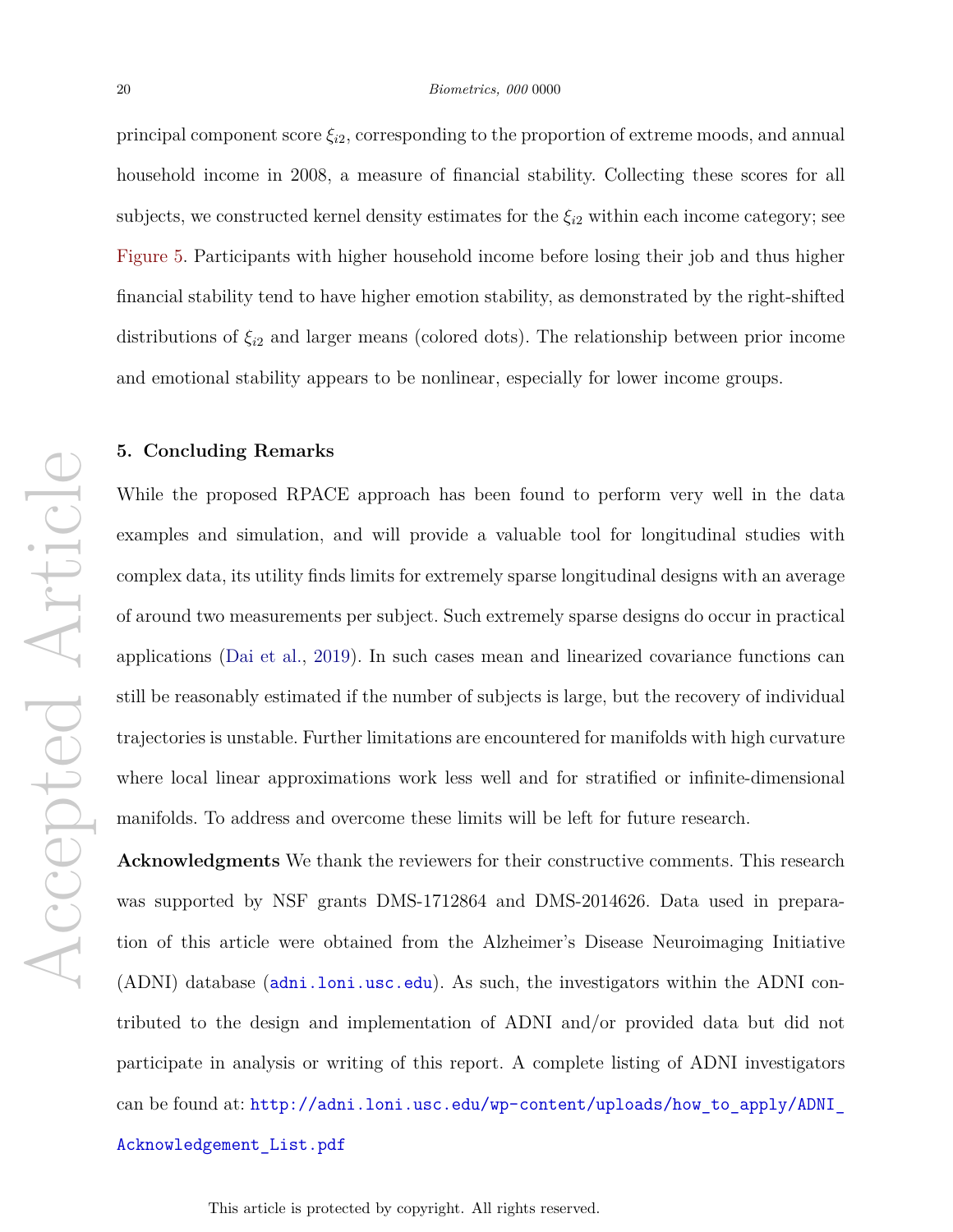**Data Availability Statement** The data that support the findings of this paper are publicly available at adni.loni.usc.edu and opr.princeton.edu/archive/njui/.

# **References**

- Afsari, B. (2011). Riemannian  $L^p$  center of mass: Existence, uniqueness, and convexity. *Proceedings of the American Mathematical Society* **139,** 655–673.
- Aitchison, J. (1986). *The Statistical Analysis of Compositional Data*. Chapman & Hall, London.
- Anirudh, R., Turaga, P., Su, J., and Srivastava, A. (2017). Elastic functional coding of Riemannian trajectories. *IEEE Transactions on Pattern Analysis and Machine Intelligence* **39,** 922–936.
- Badhwar, A., Tam, A., Dansereau, C., Orban, P., Hoffstaedter, F., and Bellec, P. (2017). Resting-state network dysfunction in Alzheimer's disease: A systematic review and metaanalysis. *Alzheimer's & Dementia : Diagnosis, Assessment & Disease Monitoring* **8,** 73–85.
- Bhattacharya, A. and Bhattacharya, R. (2012). *Nonparametric Inference on Manifolds: With Applications to Shape Spaces*, volume 2. Cambridge University Press, Cambridge.
- Bhattacharya, R. and Patrangenaru, V. (2003). Large sample theory of intrinsic and extrinsic sample means on manifolds. I. *The Annals of Statistics* **31,** 1–29.

Bosq, D. (2000). *Linear Processes in Function Spaces*. Springer, New York.

- Buckner, R. L., Sepulcre, J., Talukdar, T., Krienen, F. M., Liu, H., Hedden, T., Andrews-Hanna, J. R., Sperling, R. A., and Johnson, K. A. (2009). Cortical hubs revealed by intrinsic functional connectivity: Mapping, assessment of stability, and relation to Alzheimer's disease. *The Journal of Neuroscience* **29,** 1860–1873.
- Chen, D. and M¨uller, H. (2012). Nonlinear manifold representations for functional data. *Annals of Statistics* **40,** 1–29.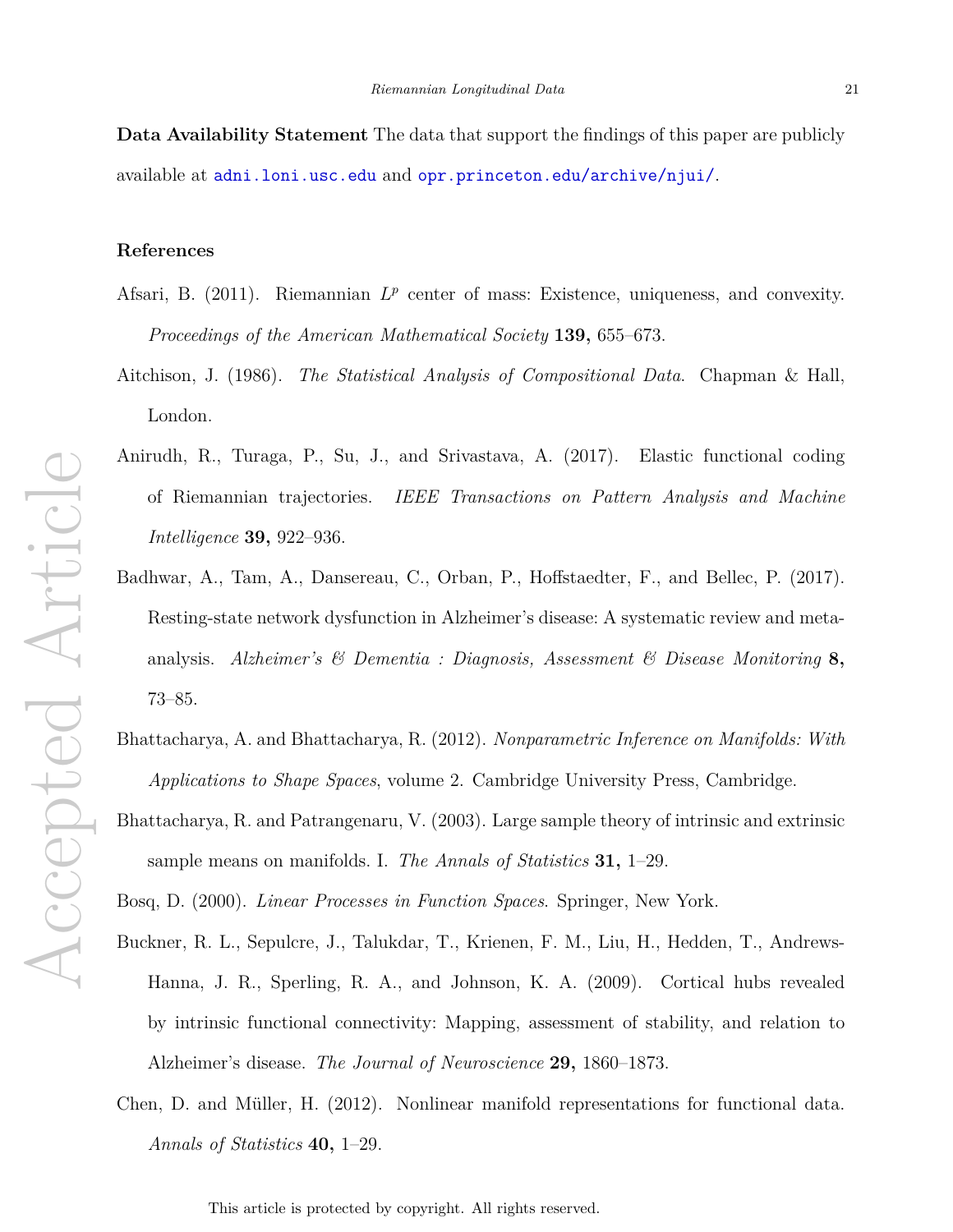- Chen, K. and Lei, J. (2015). Localized functional principal component analysis. *Journal of the American Statistical Association* **110,** 1266–1275.
- Chiou, J.-M., Chen, Y.-T., and Yang, Y.-F. (2014). Multivariate functional principal component analysis: A normalization approach. *Statistica Sinica* **24,** 1571–1596.
- Cornea, E., Zhu, H., Kim, P., and Ibrahim, J. G. (2017). Regression models on Riemannian symmetric spaces. *Journal of the Royal Statistical Society: Series B (Statistical Methodology)* **79,** 463–482.
- Dai, X., Hadjipantelis, P., Wang, J.-L., Deoni, S. C., and Müller, H.-G. (2019). Longitudinal associations between white matter maturation and cognitive development across early childhood. *Human Brain Mapping* **40,** 4130–4145.
- Dai, X. and Müller, H.-G. (2018). Principal component analysis for functional data on Riemannian manifolds and spheres. *Annals of Statistics* **46,** 3334–3361.
- Deoni, S. C., O'Muircheartaigh, J., Elison, J. T., Walker, L., Doernberg, E., Waskiewicz, N., Dirks, H., Piryatinsky, I., Dean, D. C., and Jumbe, N. (2016). White matter maturation profiles through early childhood predict general cognitive ability. *Brain Structure and Function* **221,** 1189–1203.
- Dubey, P. and Müller, H.-G. (2019). Fréchet analysis of variance for random objects. *Biometrika* **106,** 803–821.
- Dubey, P. and Müller, H.-G. (2020). Functional models for time-varying random objects. *Journal of the Royal Statistical Society: Series B (Statistical Methodology)* **82,** 275–327.
- Dubin, J. A. and Müller, H.-G. (2005). Dynamical correlation for multivariate longitudinal data. *Journal of the American Statistical Association* **100,** 872–881.
- Fan, J. and Gijbels, I. (1996). *Local Polynomial Modelling and its Applications*. Chapman & Hall, London.
- Fang, K., Kotz, S., and Ng, K. (1990). *Symmetric Multivariate and Related Distributions*.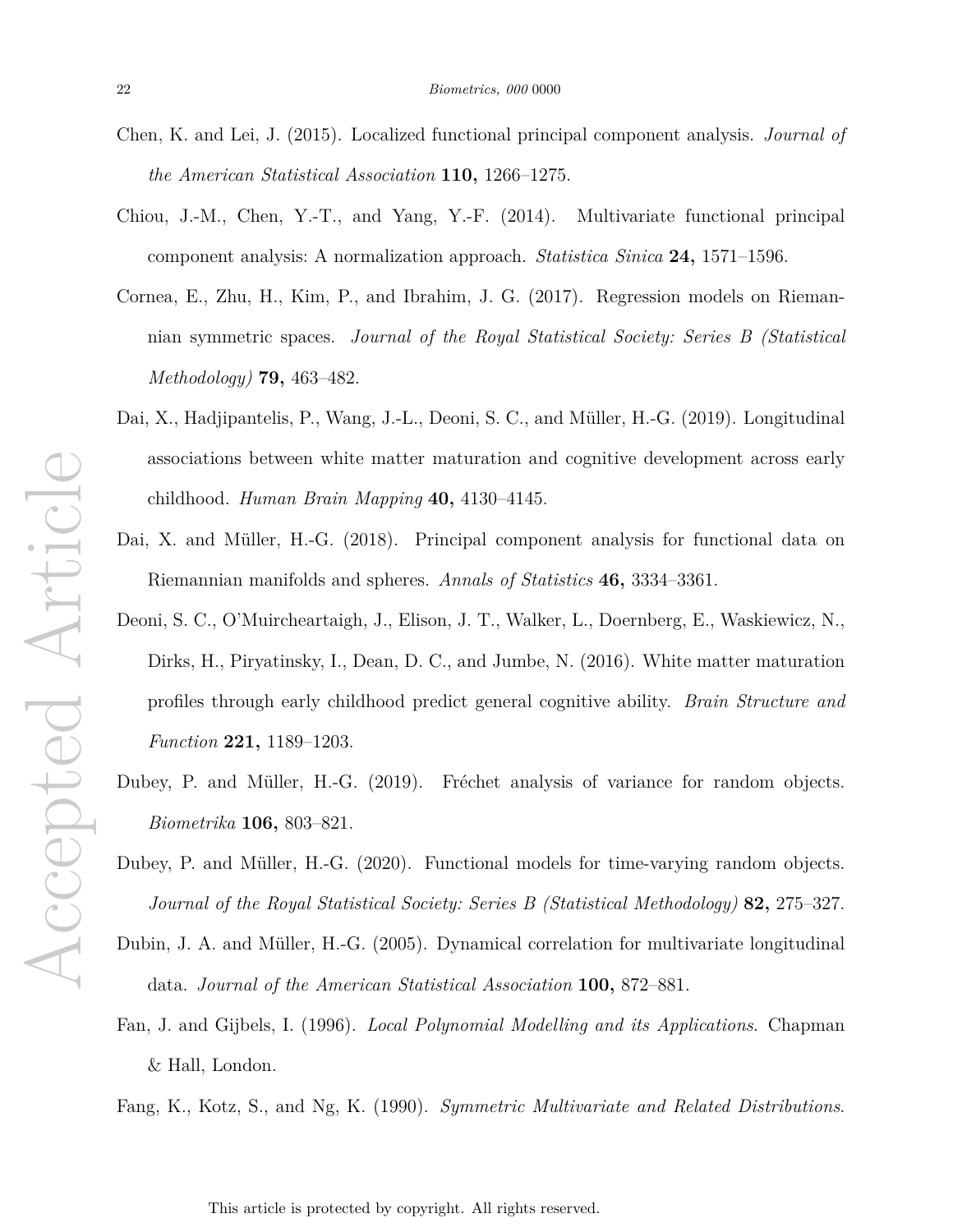Chapman and Hall, London.

- Fréchet, M. (1948). Les éléments aléatoires de nature quelconque dans un espace distancié. *Annales de l'Institut Henri Poincar´e* **10,** 215–310.
- Ginestet, C. E., Li, J., Balachandran, P., Rosenberg, S., and Kolaczyk, E. D. (2017). Hypothesis testing for network data in functional neuroimaging. *The Annals of Applied Statistics* **11,** 725–750.
- Grenander, U. (1950). Stochastic processes and statistical inference. *Arkiv för Matematik* **1**, 195–277.
- Hall, P., Müller, H.-G., and Wang, J.-L. (2006). Properties of principal component methods for functional and longitudinal data analysis. *Annals of Statistics* **34,** 1493–1517.
- Happ, C. and Greven, S. (2018). Multivariate functional principal component analysis for data observed on different (dimensional) domains. *Journal of the American Statistical Association* **113,** 649–659.
- Hart, B., Cribben, I., Fiecas, M., and Alzheimer's Disease Neuroimaging Initiative (2018). A longitudinal model for functional connectivity networks using resting-state fMRI. *NeuroImage* **178,** 687–701.
- Horvath, L. and Kokoszka, P. (2012). *Inference for Functional Data with Applications*. Springer, New York.
- Hsing, T. and Eubank, R. (2015). *Theoretical Foundations of Functional Data Analysis, with an Introduction to Linear Operators*. Wiley, Hoboken.
- Kleffe, J. (1973). Principal components of random variables with values in a separable Hilbert space. *Statistics* **4,** 391–406.
- Kong, D., Xue, K., Yao, F., and Zhang, H. H. (2016). Partially functional linear regression in high dimensions. *Biometrika* **103,** 147–159.
- Krueger, A. B. and Mueller, A. (2011). Job search, emotional well-being, and job finding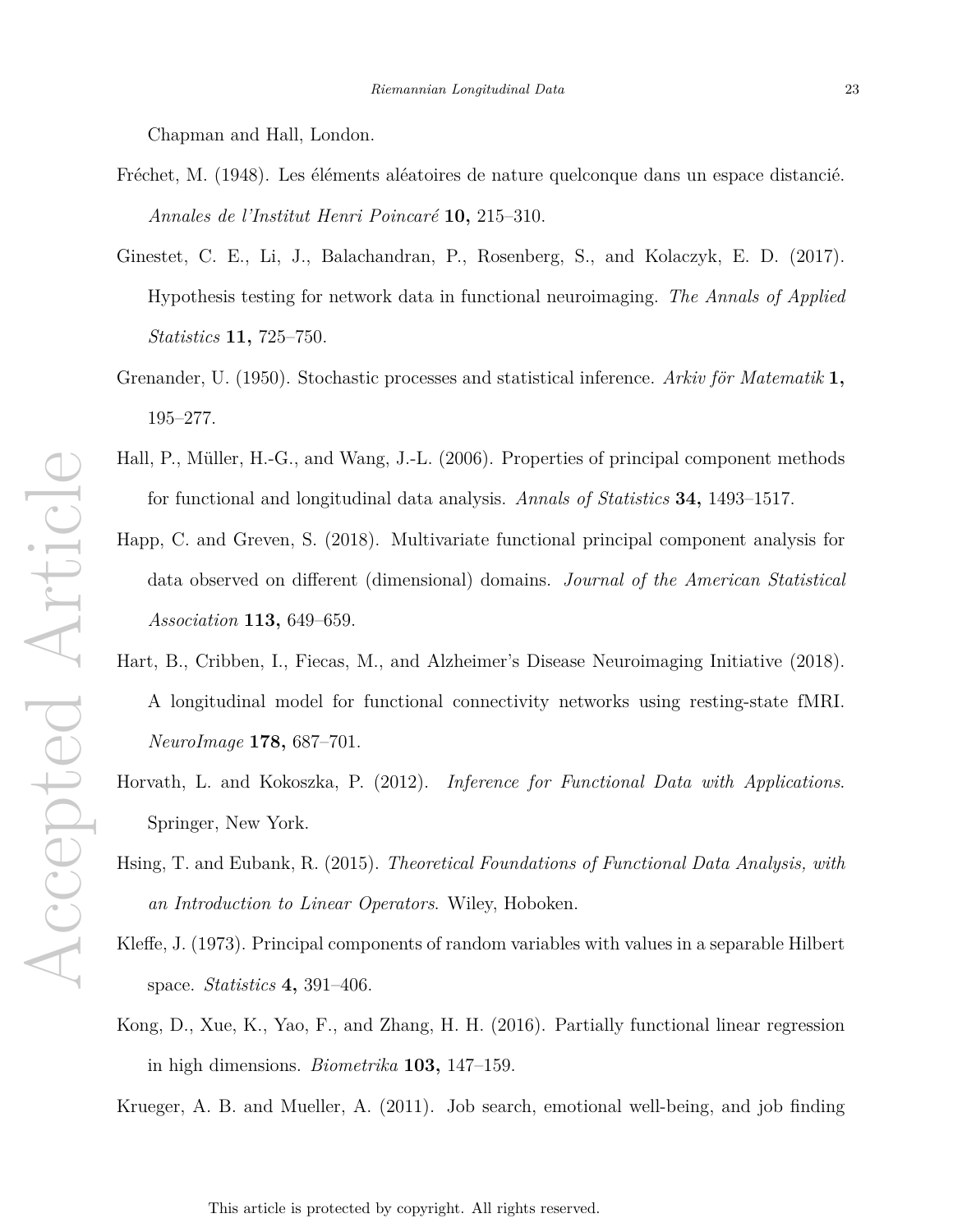in a period of mass unemployment: Evidence from high-frequency longitudinal data. *Brookings Papers on Economic Activity* **2011,** 1–57.

- Kundu, S., Lukemire, J., Wang, Y., and Guo, Y. (2019). A novel joint brain network analysis using longitudinal Alzheimer's disease data. *Scientific Reports* **9,** 1–18.
- Laumann, T. O., Snyder, A. Z., Mitra, A., Gordon, E. M., Gratton, C., Adeyemo, B., Gilmore, A. W., Nelson, S. M., Berg, J. J., Greene, D. J., McCarthy, J. E., Tagliazucchi, E., Laufs, H., Schlaggar, B. L., Dosenbach, N. U. F., and Petersen, S. E. (2017). On the stability of BOLD fMRI correlations. *Cerebral Cortex* **27,** 4719–4732.
- Lee, J. M. (1997). *Riemannian Manifolds: An Introduction to Curvature*. Springer-Verlag, New York.
- Li, Y. and Hsing, T. (2010). Uniform convergence rates for nonparametric regression and principal component analysis in functional/longitudinal data. *Annals of Statistics* **38,** 3321–3351.
- Lin, L., St. Thomas, B., Zhu, H., and Dunson, D. B. (2017). Extrinsic local regression on manifold-valued data. *Journal of the American Statistical Association* **112,** 1261–1273.
- Lin, Z. and Yao, F. (2019). Intrinsic Riemannian functional data analysis. *Annals of Statistics* **47,** 3533–3577.
- Nash, J. (1956). The imbedding problem for Riemannian manifolds. *Annals of Mathematics* **63,** 20–63.
- Patrangenaru, V., Bubenik, P., Paige, R. L., and Osborne, D. (2018). Topological data analysis for object data. *arXiv preprint arXiv:1804.10255* .
- Pennec, X., Fillard, P., and Ayache, N. (2006). A Riemannian framework for tensor computing. *International Journal of Computer Vision* **66,** 41–66.
- Petersen, A. and Müller, H.-G. (2019). Fréchet regression for random objects with Euclidean predictors. *Annals of Statistics* **47,** 91–719.

Accepted Article Accepted Article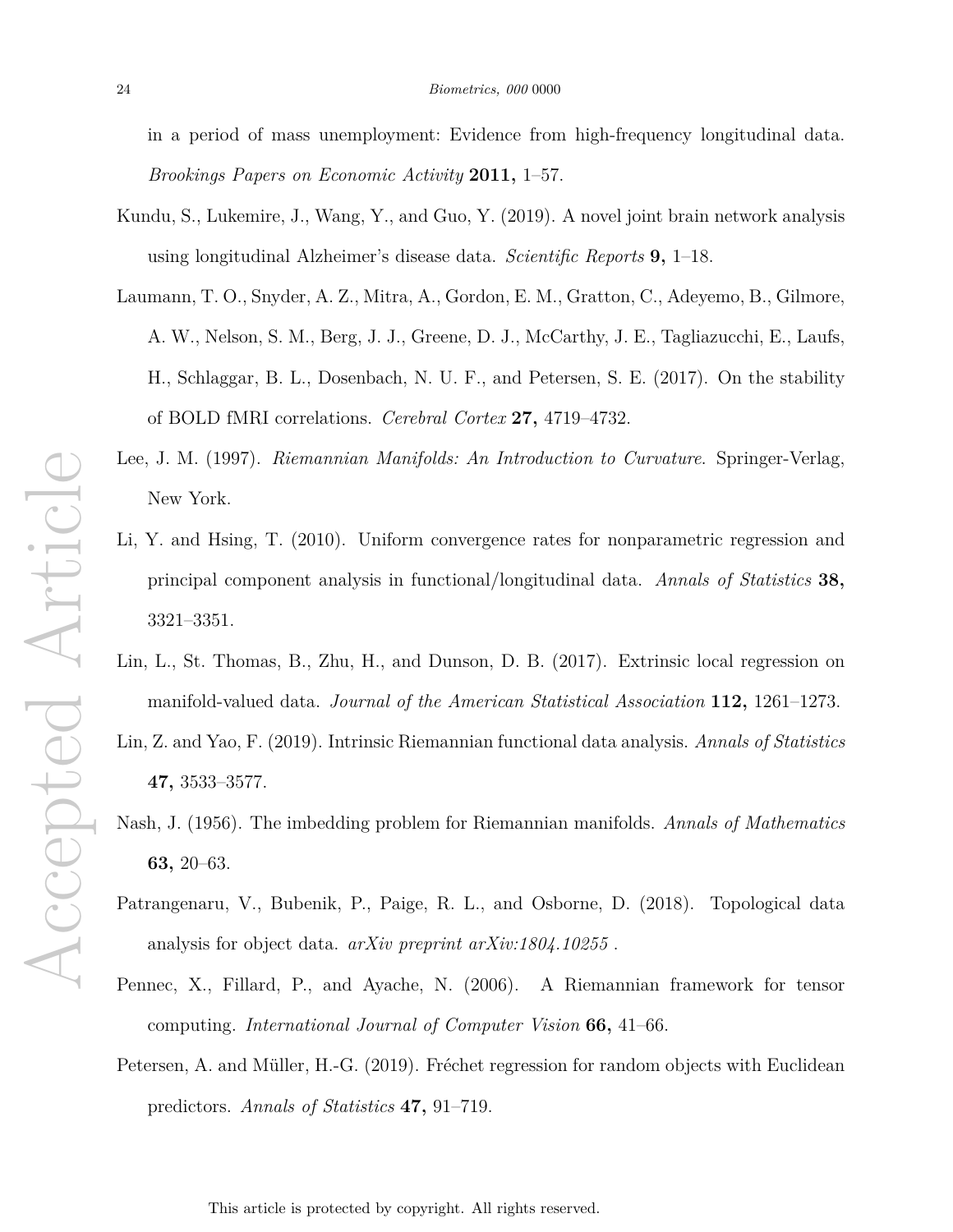- Scealy, J. and Welsh, A. (2011). Regression for compositional data by using distributions defined on the hypersphere. *Journal of the Royal Statistical Society: Series B (Statistical Methodology)* **73,** 351–375.
- Telschow, F. J. E., Pierrynowski, M. R., and Huckemann, S. F. (2019). Confidence tubes for curves on SO(3) and identification of subject-specific gait change after kneeling.
- Wang, J.-L., Chiou, J.-M., and M¨uller, H.-G. (2016). Functional data analysis. *Annual Review of Statistics and its Application* **3,** 257–295.
- Worsley, K. J., Chen, J.-I., Lerch, J., and Evans, A. C. (2005). Comparing functional connectivity via thresholding correlations and singular value decomposition. *Philosophical Transactions of the Royal Society B: Biological Sciences* **360,** 913–920.
- Yao, F., Müller, H.-G., and Wang, J.-L. (2005). Functional data analysis for sparse longitudinal data. *Journal of the American Statistical Association* **100,** 577–590.
- Yuan, Y., Zhu, H., Lin, W., and Marron, J. S. (2012). Local polynomial regression for symmetric positive definite matrices. *Journal of Royal Statistical Society: Series B (Statistical Methodology)* **74,** 697–719.
- Zhang, X. and Wang, J. L. (2016). From sparse to dense functional data and beyond. *The Annals of Statistics* **44,** 2281–2321.
- Zhang, X. and Wang, J.-L. (2018). Optimal weighting schemes for longitudinal and functional data. *Statistics & Probability Letters* **138,** 165–170.

**Supporting Information** Web Appendices for the simulation referenced in Section 1, proofs and additional discussions for the theoretical results referenced in Section 3, and links to the data and code for reproducing the data applications are available with this paper at the Biometrics website on Wiley Online Library. An R package implementation is available at https://github.com/CrossD/RFPCA.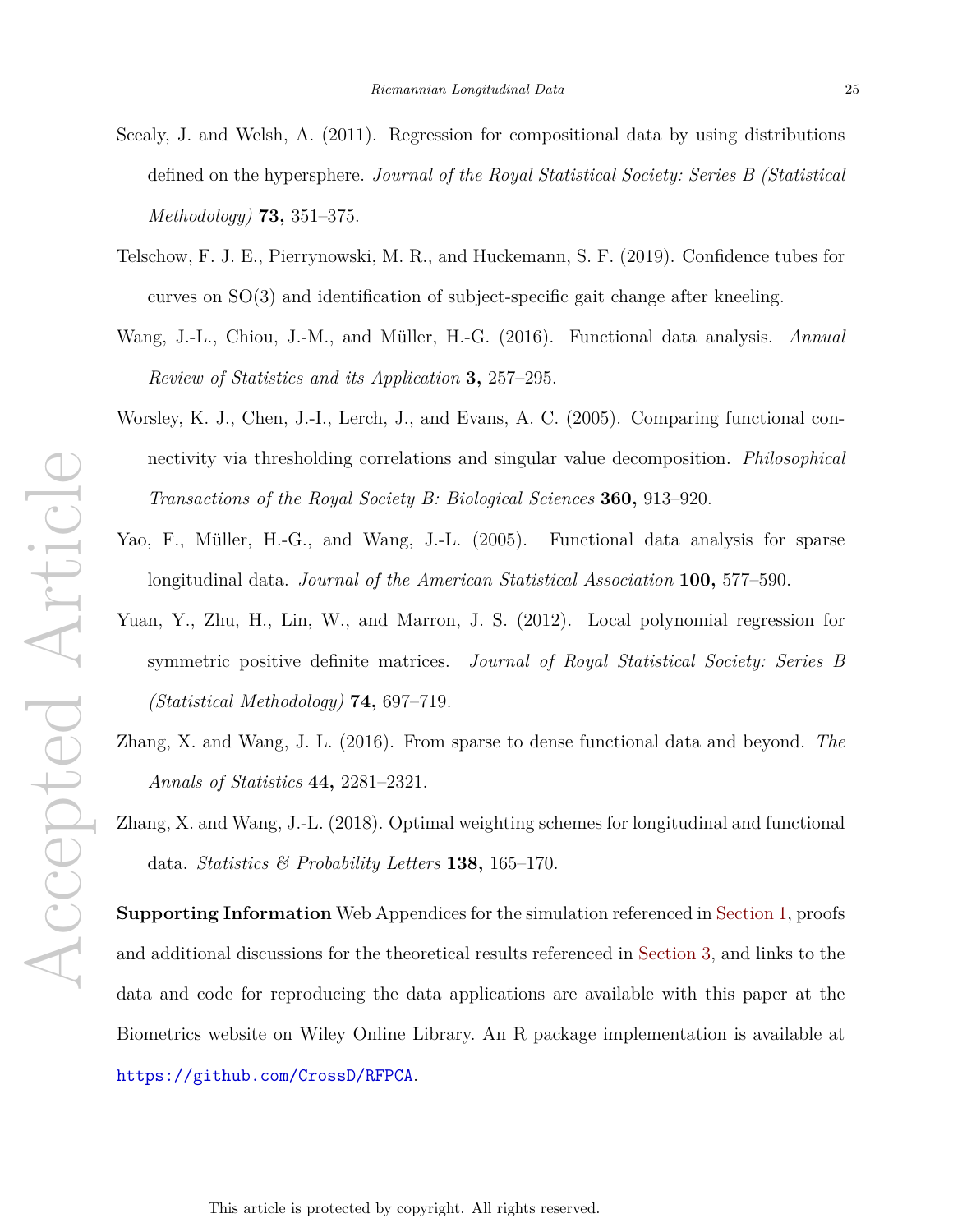[Figure 1 about here.] [Figure 2 about here.] [Figure 3 about here.] [Figure 4 about here.]

[Figure 5 about here.]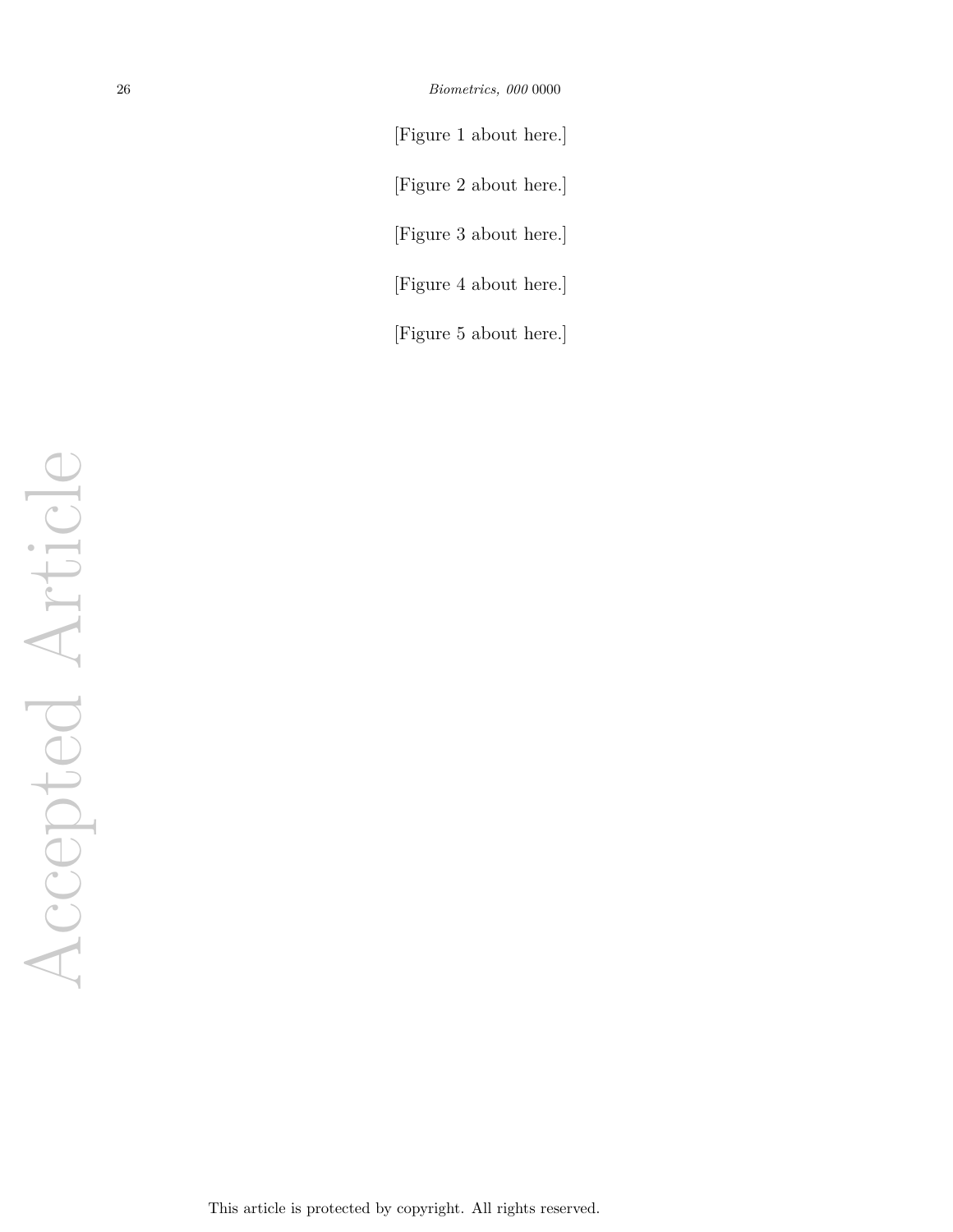

**Figure 1.** Left: Illustration of the tangent space at  $\mu(T_{ij})$ ,  $X_i(T_{ij})$ , the value of a process on the manifold M at observation time  $T_{ij}$ , the process  $L_i(T_{ij})$  that is obtained after applying the logarithm map and lies on the tangent space, and the actually observed value  $Y_{ij}$  with noise and its version  $L_{ij}$  on the tangent space after applying the logarithm map, illustrating the observation model (5). Specifically,  $L_i(T_{ij}) = \text{Exp}_{\mu(T_{ij})} X_i(T_{ij}) \in T_{\mu(T_{ij})} \mathcal{M}$ ,  $L_{ij} = L_i(T_{ij}) + \epsilon_{ij} \in T_{\mu(T_{ij})}\mathcal{M}$  for some random noise  $\epsilon_{ij} \in T_{\mu(T_{ij})}\mathcal{M}$ , and  $Y_{ij} = \text{Exp}_{\mu(T_{ij})}L_{ij} \in$ M. The dashed ellipse in the tangent space  $T_{\mu(T_{ij})}$  M represents the boundary of the domain  $\mathscr{D}(\mu(T_{ij}))$ . Right: At each time  $t \in \mathcal{T}$ , the value of the eigenfunction  $\phi_k(t)$ , denoted by arrows, lies on the tangent space  $T_{\mu(t)}$  at the mean  $\mu(t)$ , a point on the central black curve. The value of the eigenfunction at the first and last time points are bolded and are shown to lie on different tangent spaces. The solid and dotted blue are curves lying on the manifold that represent the mode of variation of  $\mu$  along the direction of  $\phi_k$ , the *k*−th eigenfunction, which are defined by  $\exp_{\mu(t)}(\phi_k(t))$  and  $\exp_{\mu(t)}(-\phi_k(t))$ ,  $t \in \mathcal{T}$ , respectively. This figure appears in color in the electronic version of this article, and any mention of color refers to that version.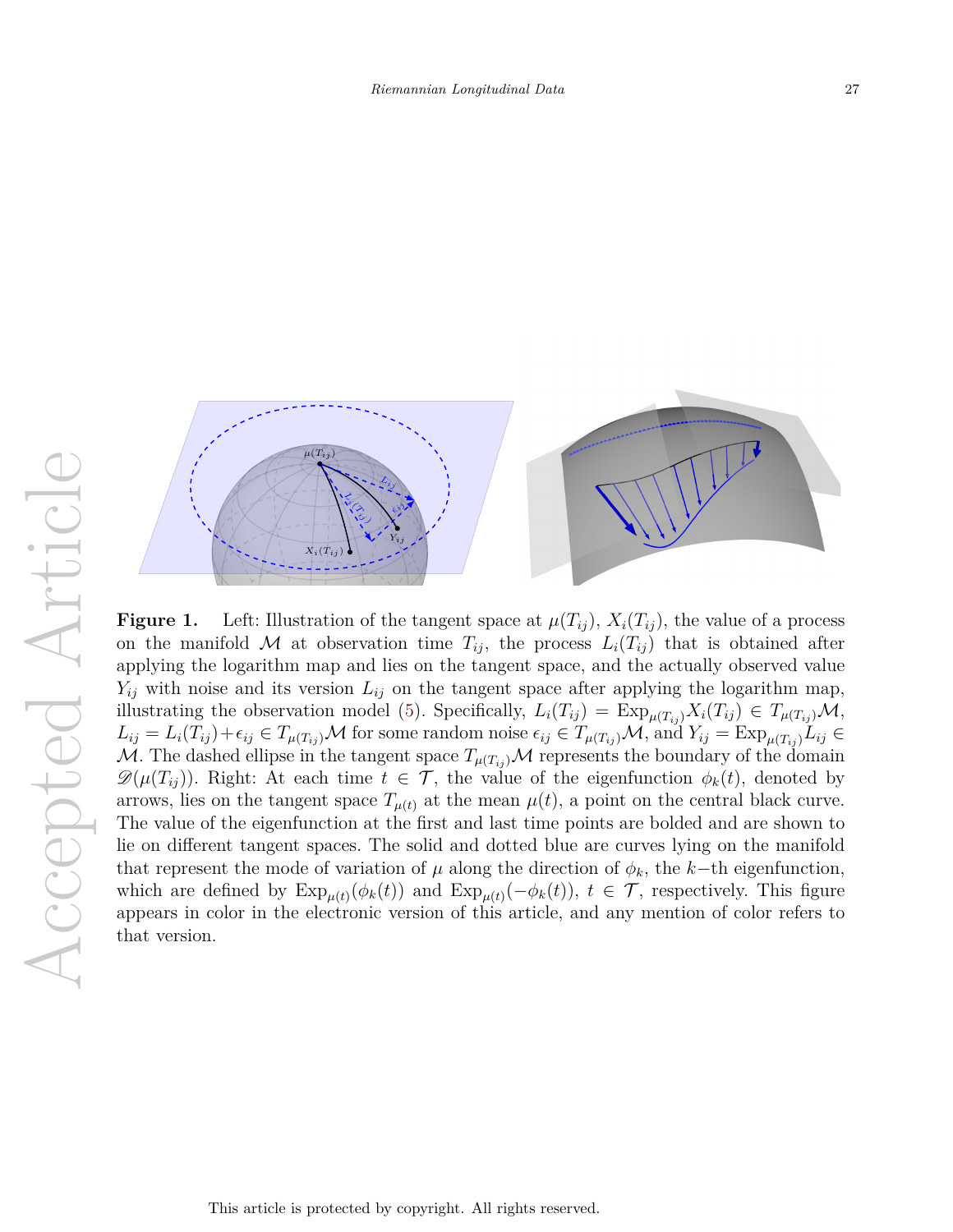

Figure 2. Longitudinal functional connectivity of three randomly selected subjects, reflected by  $10 \times 10$  correlation matrices for ten brain regions, where the subject in the left upper panel is cognitively normal and has two available measurements and the subjects in the right upper and lower panels have been diagnosed with Alzheimer's and have three, respectively four, available measurements, with times of the measurements in years as indicated in the panels. Each panel includes observed (top row) and fitted (bottom row) correlation matrices. This figure appears in color in the electronic version of this article, and any mention of color refers to that version.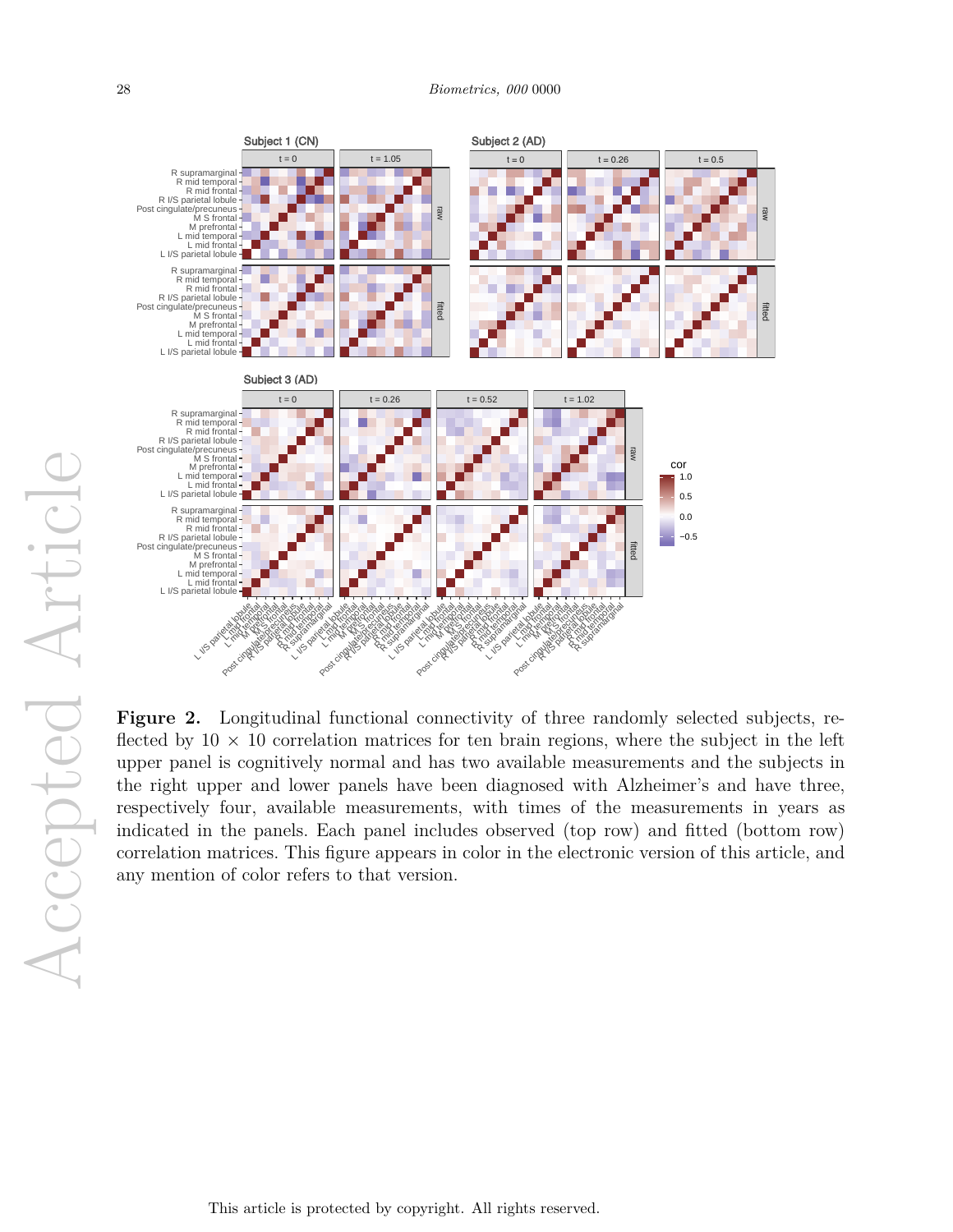

Figure 3. Left: Longitudinal mood compositional data for four randomly selected unemployed workers, with raw observations shown as dots and fitted trajectories by the proposed method shown as solid curves, using 8 eigencomponents. Overlapping dots were slightly jittered vertically. Right: The overall mean function. All functions are shown in the square root transformation scale. This figure appears in color in the electronic version of this article, and any mention of color refers to that version.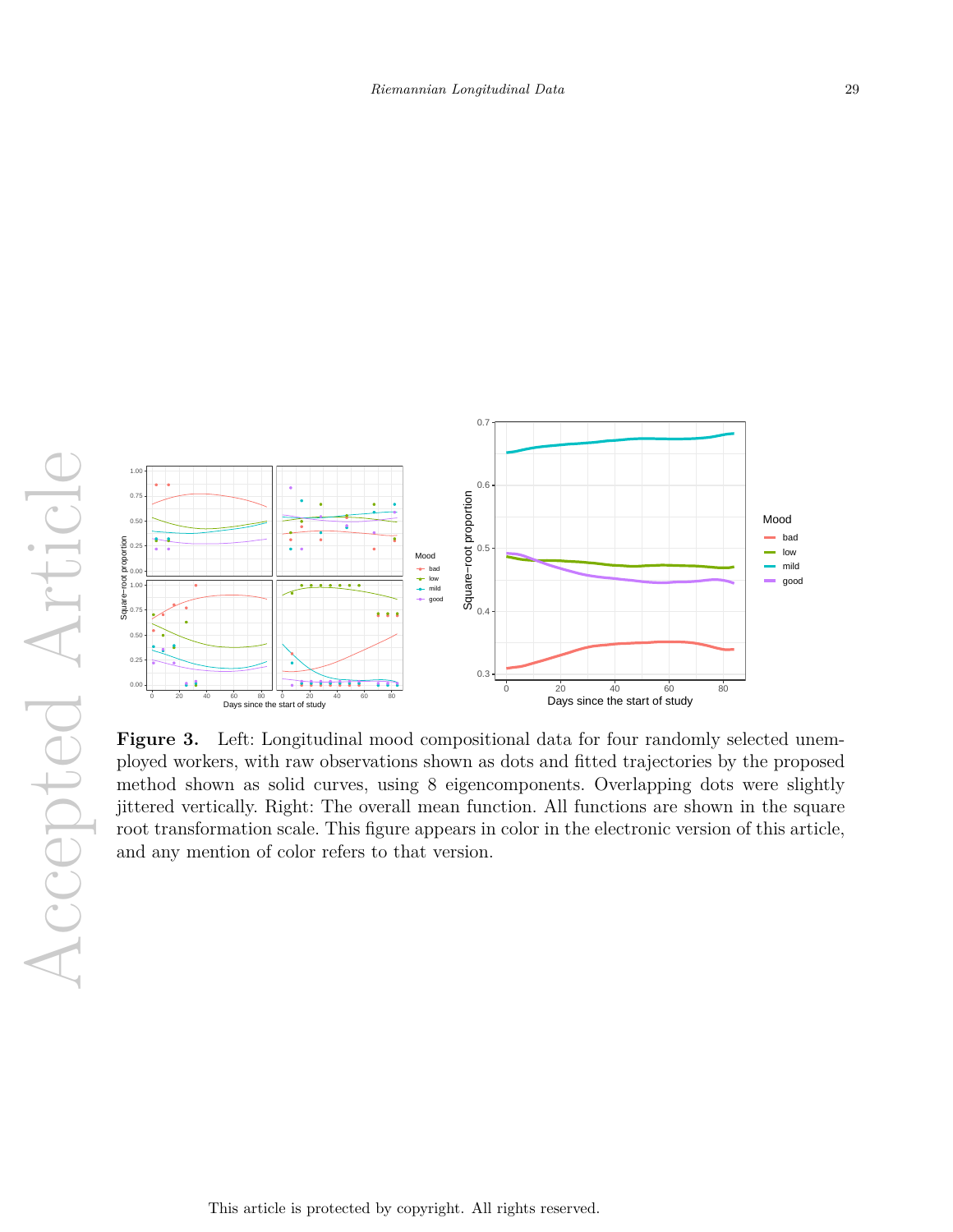

**Figure 4.** The first four eigenfunctions for the longitudinal mood composition data in the square root transformation scale, with fraction of variation explained (FVE) displayed in the panel subtitles. This figure appears in color in the electronic version of this article, and any mention of color refers to that version.